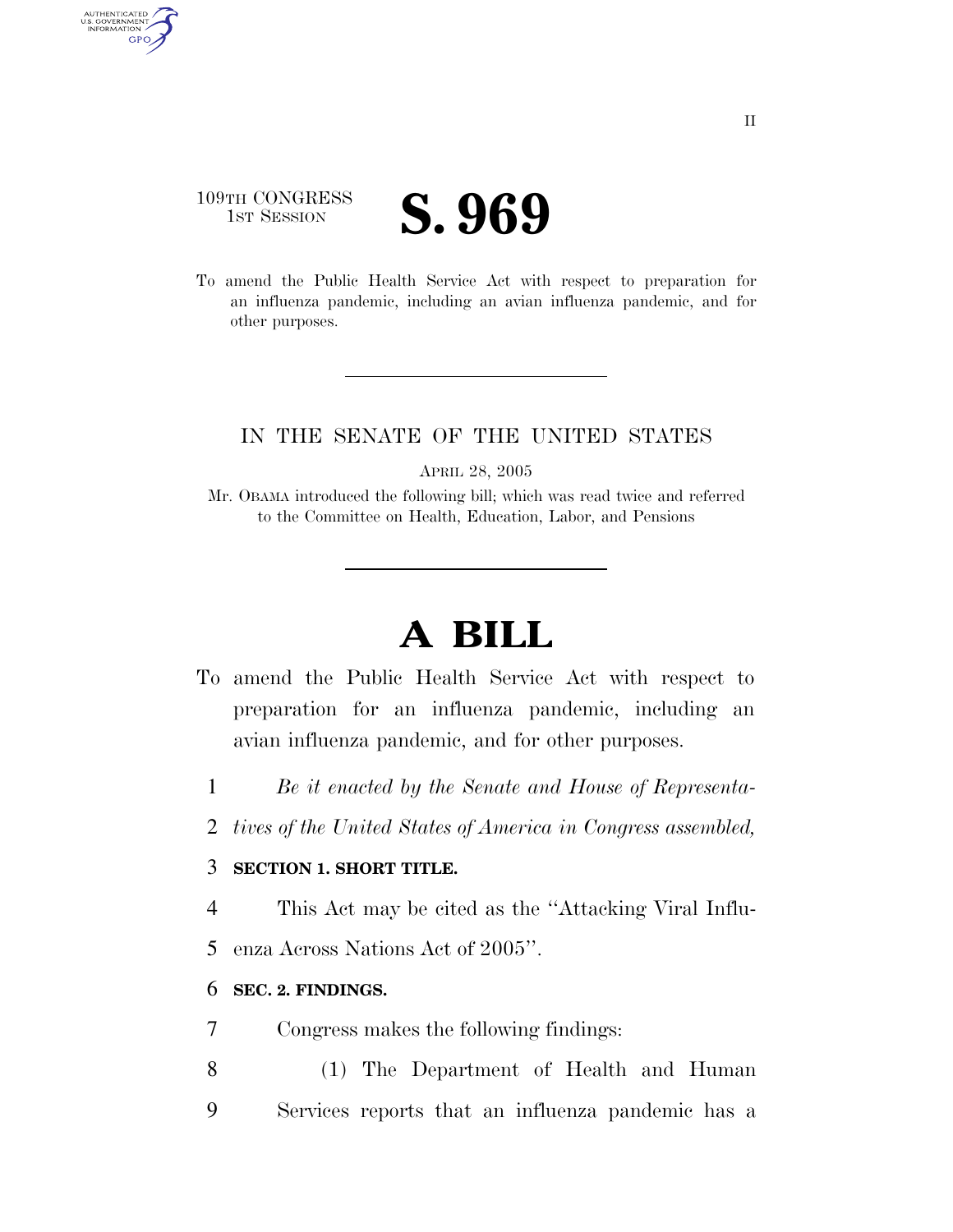greater potential to cause rapid increases in death and illness than virtually any other natural health threat.

 (2) Three pandemics occurred during the 20th century: the Spanish flu pandemic in 1918, the Asian flu pandemic in 1957, and the Hong Kong flu pandemic in 1968. The Spanish flu pandemic was the most severe, causing over 500,000 deaths in the United States and more than 20,000,000 deaths worldwide.

 (3) The Centers for Disease Control and Pre- vention has estimated conservatively that up to 207,000 Americans would die, and up to 734,000 would be hospitalized, during the next pandemic. The costs of the pandemic, including the total direct costs associated with medical care and indirect costs of lost productivity and death, are estimated at be- tween \$71,000,000,000 and \$166,500,000,000. These costs do not include the economic effects of pandemic on commerce and society.

 (4) Recent studies suggest that avian influenza strains, which are endemic in wild birds and poultry populations in some countries, are becoming increas- ingly capable of causing severe disease in humans and are likely to cause the next pandemic flu.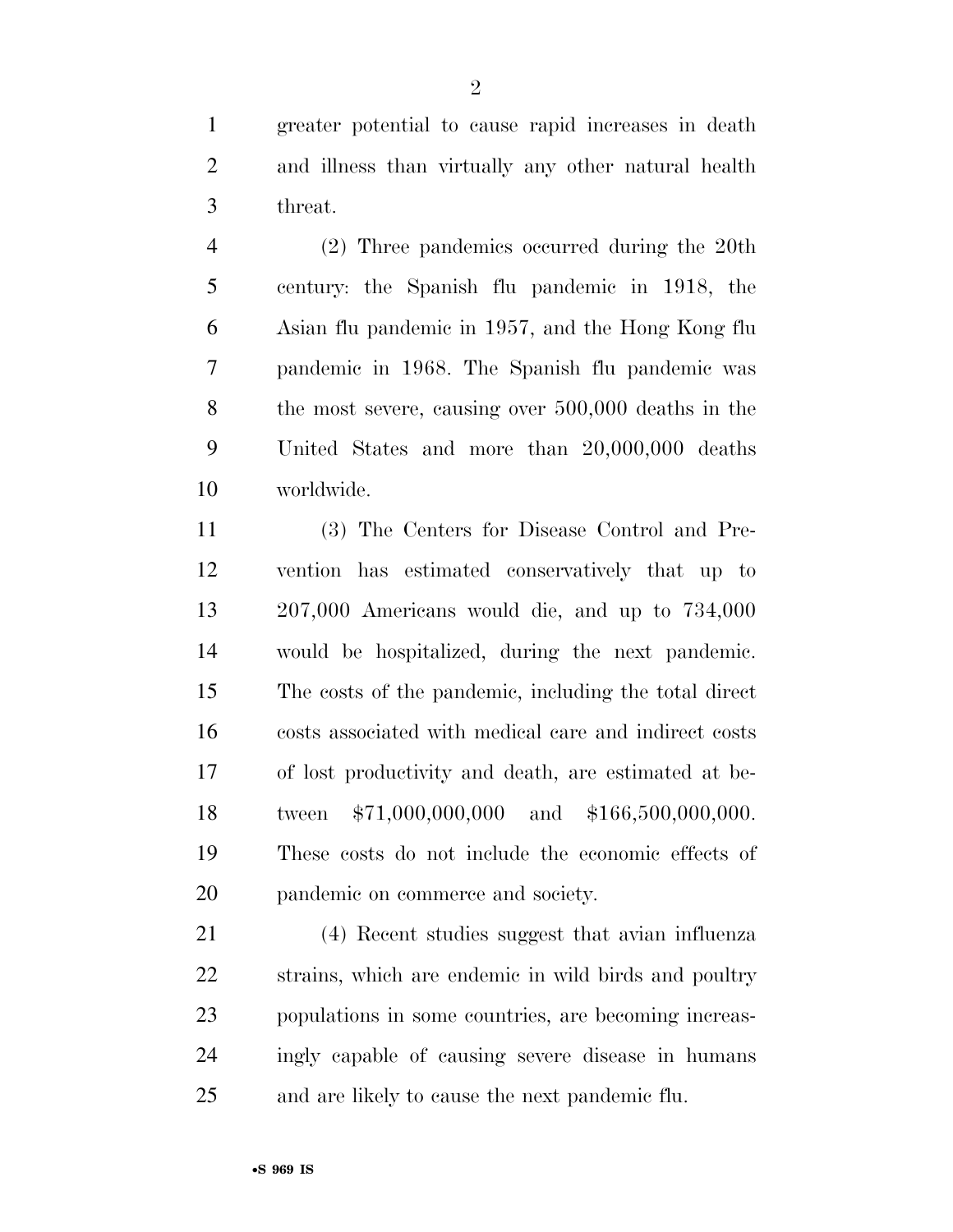| $\mathbf{1}$   | (5) In 2004, 8 nations—Thailand, Vietnam, In-        |
|----------------|------------------------------------------------------|
| $\overline{2}$ | donesia, Japan, Laos, China, Cambodia, and the Re-   |
| 3              | public of Korea—experienced outbreaks of avian flu   |
| $\overline{4}$ | (H5N1) among poultry flocks. Cases of human in-      |
| 5              | fections were confirmed in Thailand and Vietnam      |
| 6              | (including a possible human-to-human infection in    |
| 7              | Thailand).                                           |
| 8              | $(6)$ As of April 15, 2005, 88 confirmed human       |
| 9              | cases of avian influenza (H5N1) have been reported,  |
| 10             | 51 of which resulted in death. Of these cases, 68    |
| 11             | were in Vietnam, 17 in Thailand, and 3 in Cam-       |
| 12             | bodia.                                               |
| 13             | On February 21, 2005, Dr. Julie<br>(7)               |
| 14             | Gerberding, Director of the Centers for Disease      |
| 15             | Control and Prevention, stated that "this is a very  |
| 16             | ominous situation for the globe  the most impor-     |
| 17             | tant threat we are facing right now.".               |
| 18             | (8) On February 23, 2005, Dr. Shigeru Omi,           |
| 19             | Asia regional director of the World Health Organiza- |
| 20             | tion (WHO), stated with respect to the avian flu,    |
| 21             | "We at WHO believe that the world is now in the      |
| 22             | gravest possible danger of a pandemic.".             |
| 23             | The<br>best defense<br>against influenza<br>(9)      |
| 24             | pandemics is a heightened global surveillance sys-   |
| 25             | tem. In many of the nations where avian flu (H5N1)   |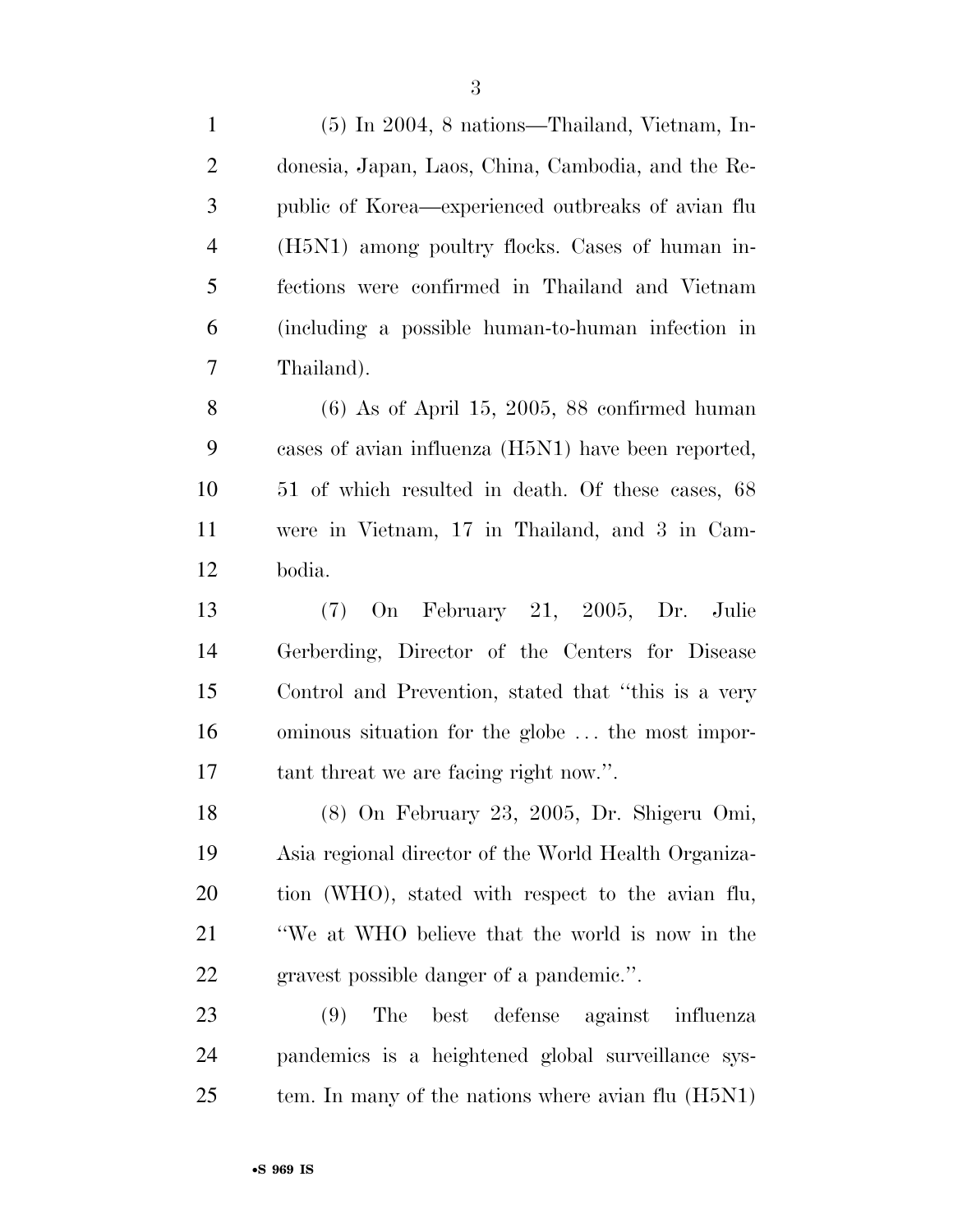has become endemic the early detection capabilities are severely lacking, as is the transparency in the health systems.

 (10) In addition to surveillance, pandemic pre- paredness requires domestic and international co- ordination and cooperation to ensure an adequate medical response, including communication and in- formation networks, public health measures to pre- vent spread, use of vaccination and antivirals, provi- sion of health outpatient and inpatient services, and maintenance of core public functions.

### **SEC. 3. AMENDMENTS TO THE PUBLIC HEALTH SERVICE ACT.**

 Title XXI of the Public Health Service Act (42 U.S.C. 300aa–1 et seq.) is amended by adding at the end the following:

# **''Subtitle 3—Pandemic Influenza Preparedness**

**''SEC. 2141. DEFINITION.** 

 ''For purposes of this subtitle, the term 'State' shall have the meaning given such term in section 2(f) and shall include Indian tribes and tribal organizations (as defined in section 4(b) and 4(c) of the Indian Self-Determination and Education Assistance Act).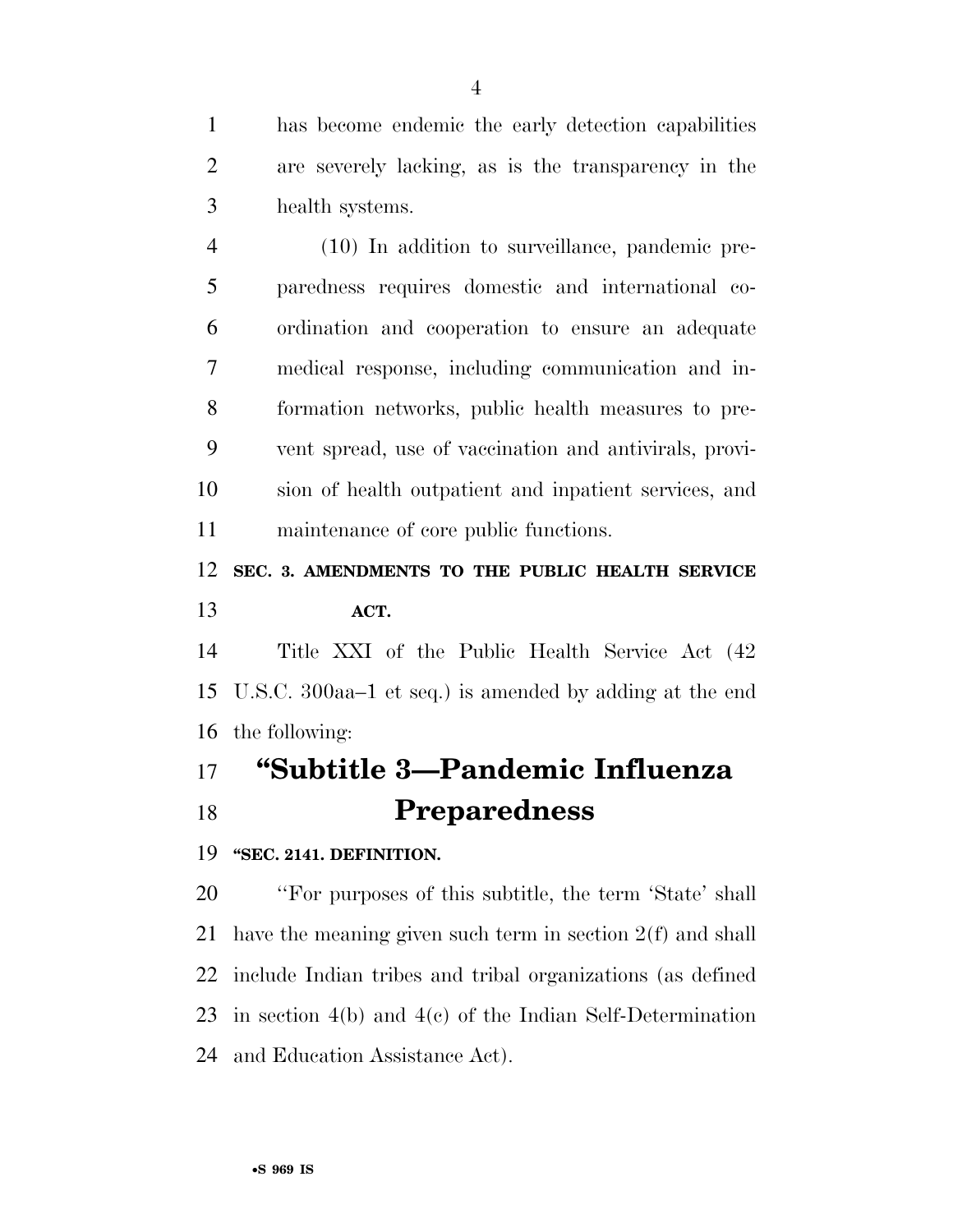## **''SEC. 2142. PROPOSAL FOR INTERNATIONAL FUND TO SUP-PORT PANDEMIC INFLUENZA CONTROL.**

 ''(a) IN GENERAL.—The Secretary should submit to the Director of the World Health Organization a proposal to study the feasibility of establishing a fund, (referred to in this section as the 'Pandemic Fund') to support pan- demic influenza control and relief activities conducted in countries affected by pandemic influenza, including pan-demic avian influenza.

 ''(b) CONTENT OF PROPOSAL.—The proposal sub- mitted under subsection (a) shall describe, with respect to the Pandemic Fund—

13  $\frac{1}{2}$   $\frac{1}{2}$  funding sources;

14  $\frac{1}{2}$  administration;

 ''(3) application process by which a country may apply to receive assistance from such Fund;

17 ''(4) factors used to make a determination re- garding a submitted application, which may in-clude—

20  $\langle (A)$  the gross domestic product of the ap-21 plicant country;

22 ''(B) the burden of need, as determined by human morbidity and mortality and economic impact related to pandemic influenza and the existing capacity and resources of the applicant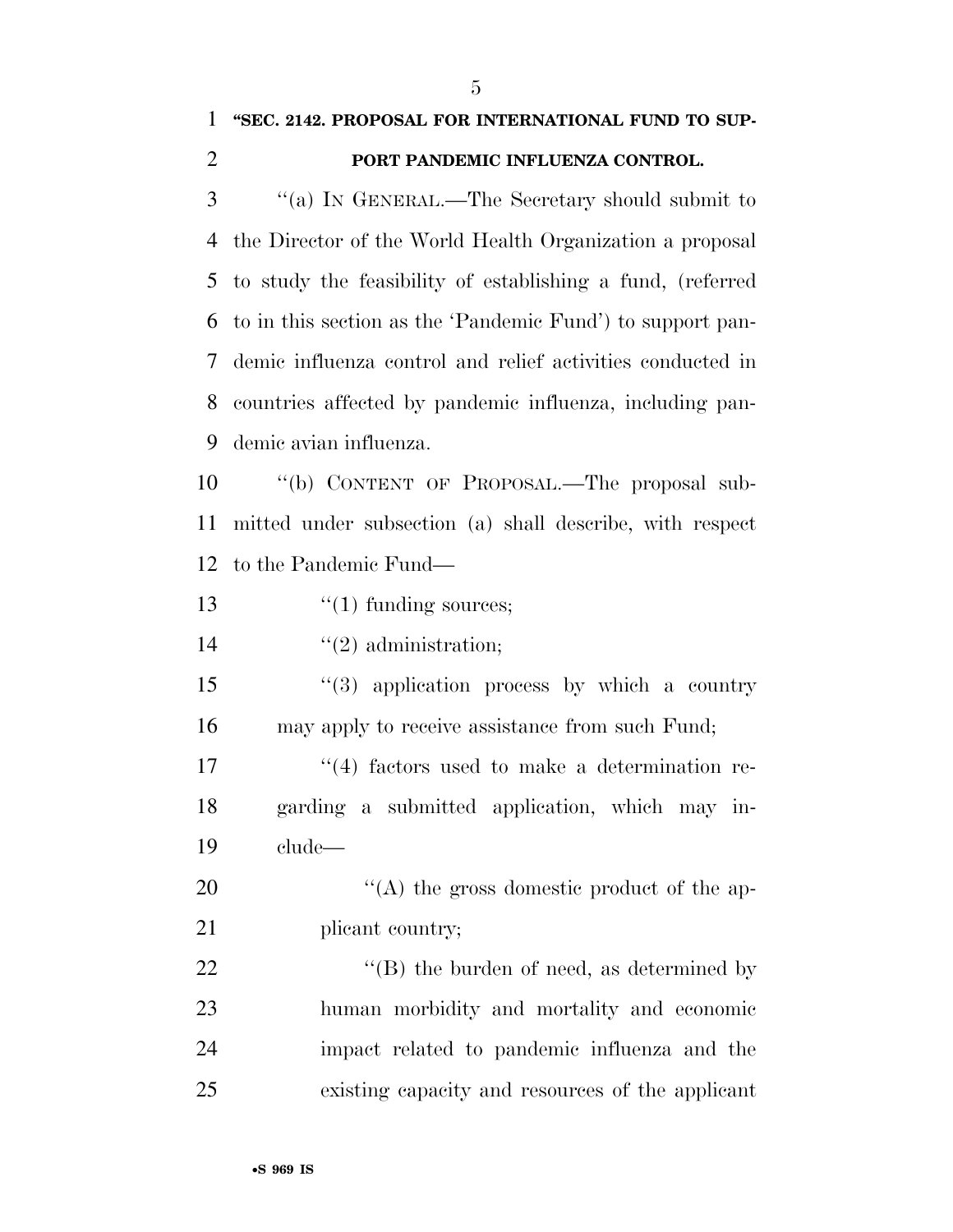| $\mathbf{1}$   | country to control the spread of the disease;               |
|----------------|-------------------------------------------------------------|
| $\overline{2}$ | and                                                         |
| 3              | "(C) the willingness of the country to co-                  |
| $\overline{4}$ | operate with other countries with respect to                |
| 5              | preventing and controlling the spread of the                |
| 6              | pandemic influenza; and                                     |
| 7              | $\cdot\cdot$ (5) any other information the Secretary deter- |
| 8              | mines necessary.                                            |
| 9              | "(c) USE OF FUNDS.—Funds from any Pandemic                  |
| 10             | Fund established as provided for in this section shall be   |
| 11             | used to complement and augment ongoing bilateral pro-       |
| 12             | grams and activities from the United States and other       |
|                |                                                             |
| 13             | donor nations.                                              |
| 14             | "SEC. 2143. POLICY COORDINATING COMMITTEE ON PAN-           |
| 15             | DEMIC INFLUENZA PREPAREDNESS.                               |
| 16             | "(a) IN GENERAL.—There is established the Pan-              |
| 17             | demic Influenza Preparedness Policy Coordinating Com-       |
| 18             | mittee (referred to in this section as the 'Committee').    |
| 19             | $\lq\lq(b)$ MEMBERSHIP.—                                    |
| 20             | "(1) IN GENERAL.—The Committee shall be                     |
| 21             | composed of-                                                |
| 22             | $\lq\lq$ the Secretary;                                     |
| 23             | "(B) the Secretary of Agriculture;                          |
| 24             | $\lq\lq$ (C) the Secretary of State;                        |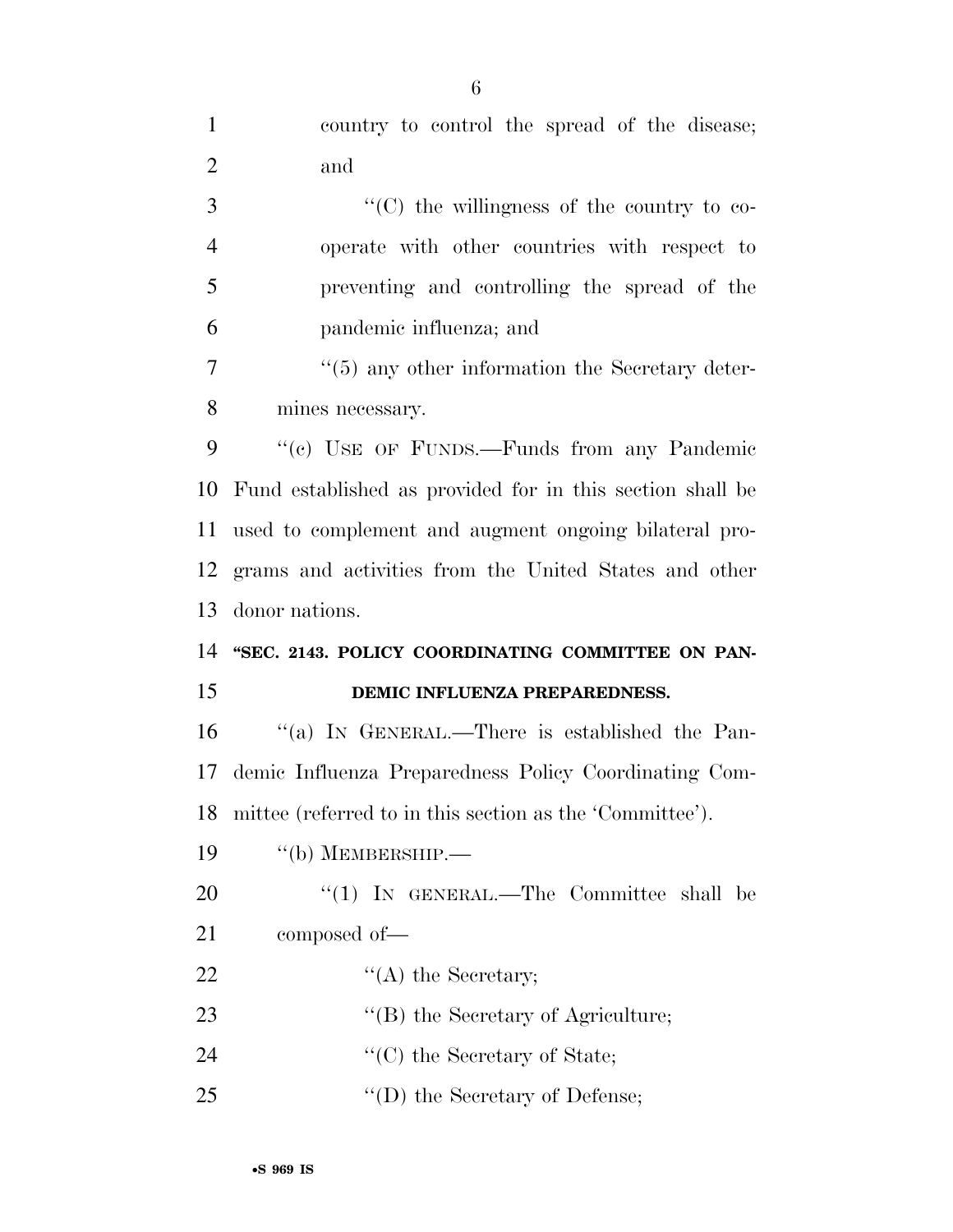| $\mathbf{1}$   | $\lq\lq(E)$ the Secretary of Commerce;                |
|----------------|-------------------------------------------------------|
| $\overline{2}$ | $\lq\lq(F)$ the Administrator of the Environ-         |
| 3              | mental Protection Agency;                             |
| $\overline{4}$ | "(G) the Secretary of Transportation;                 |
| 5              | "(H) the Secretary of Homeland Security;              |
| 6              | "(I) the Secretary of Veterans Affairs; and           |
| 7              | $\lq\lq(J)$ other representatives as determined       |
| 8              | appropriate by the Co-Chairs of the Committee.        |
| 9              | "(2) CO-CHAIRS.—The Secretary and the Sec-            |
| 10             | retary of Agriculture shall serve as the Co-Chairs of |
| 11             | the Committee.                                        |
| 12             | $\cdot$ (3) TERM.—The members of the Committee        |
| 13             | shall serve for the life of the Committee.            |
| 14             | $``(c)$ MEETINGS.—                                    |
| 15             | "(1) IN GENERAL.—The Committee shall meet             |
| 16             | not less often than 2 times per year at the call of   |
| 17             | the Co-Chairs or as determined necessary by the       |
| 18             | President.                                            |
| 19             | REPRESENTATION.—A member of the<br>(2)                |
| 20             | Committee under subsection (b) may designate a        |
| 21             | representative to participate in Committee meetings,  |
| 22             | but such representative shall hold the position of at |
| 23             | least an assistant secretary or equivalent position.  |
| 24             | "(d) DUTIES OF THE COMMITTEE.-                        |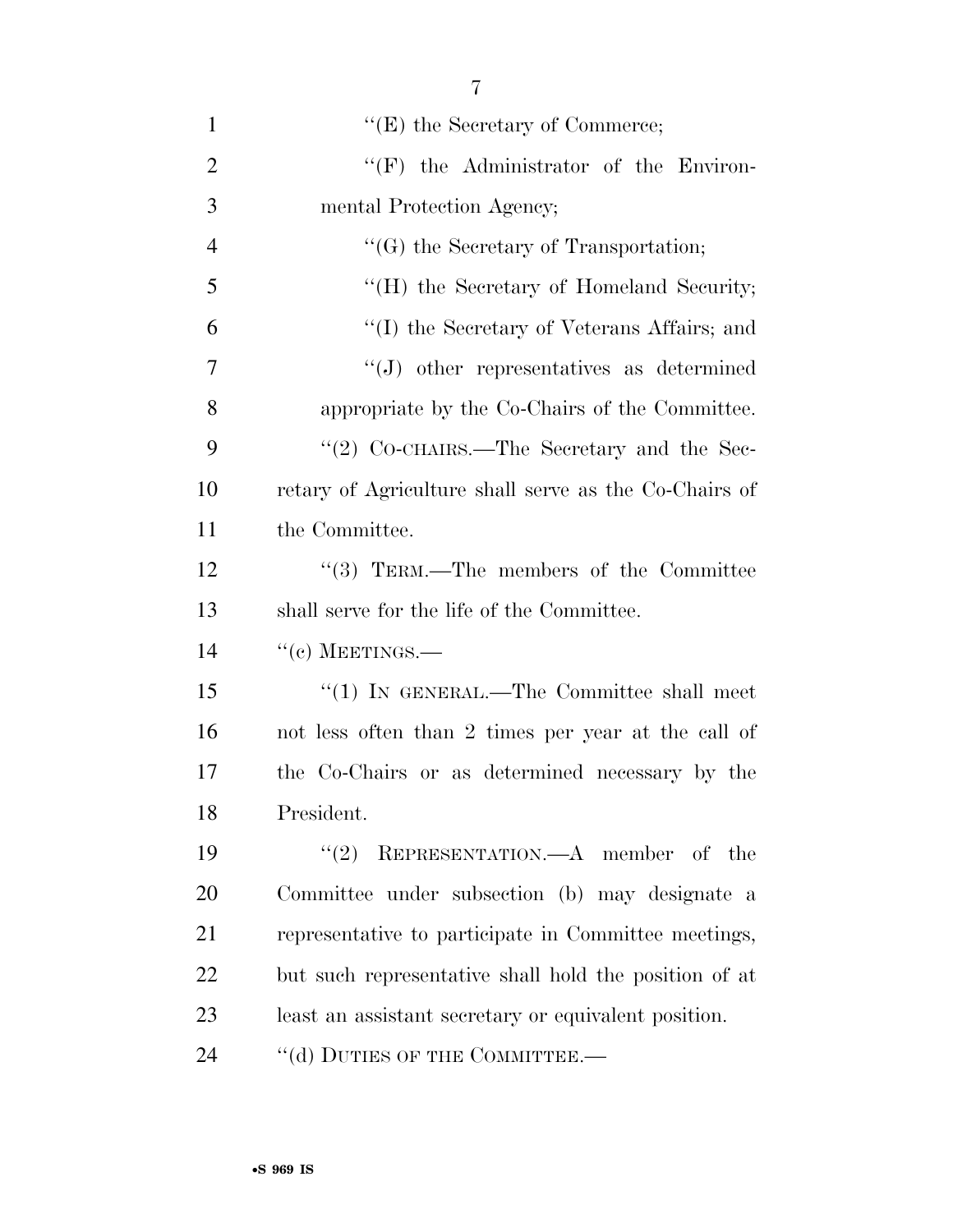| $\mathbf{1}$   | "(1) PREPAREDNESS PLANS.—Each member of              |
|----------------|------------------------------------------------------|
| $\overline{2}$ | the Committee shall submit to the Committee a pan-   |
| 3              | demic influenza preparedness plan for the agency in- |
| $\overline{4}$ | volved that describes—                               |
| 5              | $\lq\lq$ initiatives and proposals by such           |
| 6              | member to address pandemic influenza (includ-        |
| 7              | ing avian influenza) preparedness; and               |
| 8              | $\lq\lq$ (B) any activities and coordination with    |
| 9              | international entities related to such initiatives   |
| 10             | and proposals.                                       |
| 11             | "(2) INTERAGENCY PLAN AND RECOMMENDA-                |
| 12             | TIONS.                                               |
| 13             | $\lq\lq (A)$ In GENERAL.—                            |
| 14             | "(i) PREPAREDNESS PLAN.—Based on                     |
| 15             | the preparedness plans described under               |
| 16             | paragraph $(1)$ , and not later than 90 days         |
| 17             | after the date of enactment of the Pan-              |
| 18             | demic Influenza Preparedness Act of 2005,            |
| 19             | the Committee shall develop an Inter-                |
| 20             | agency Preparedness Plan that integrates             |
| 21             | and coordinates such preparedness plans.             |
| 22             | "(ii) CONTENT OF PLAN.—The Inter-                    |
| 23             | agency Preparedness Plan under clause (i)            |
| 24             | shall include a description of—                      |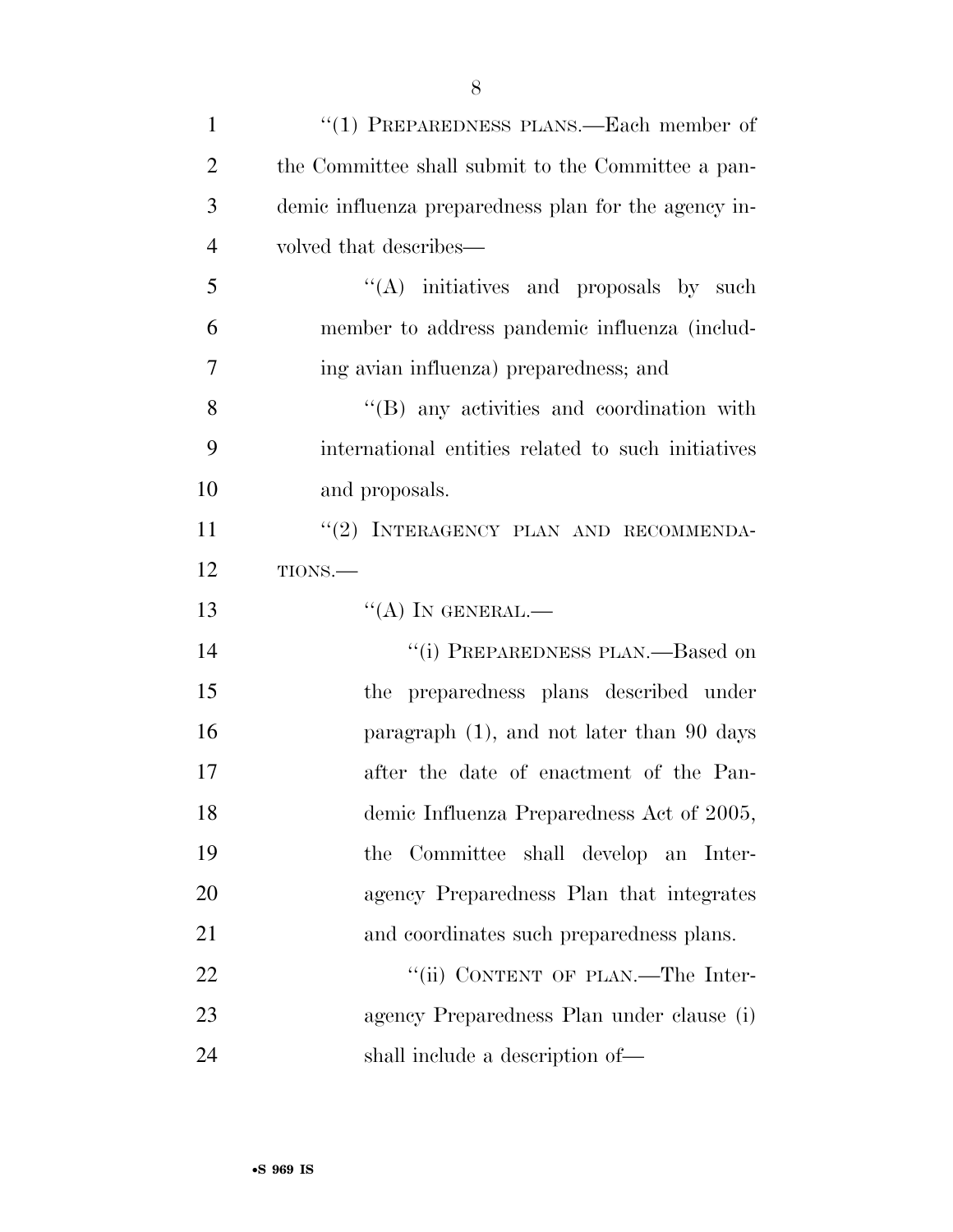| $\mathbf{1}$   | "(I) departmental or agency re-             |
|----------------|---------------------------------------------|
| $\overline{2}$ | sponsibility and accountability for         |
| 3              | each component of such plan;                |
| $\overline{4}$ | "(II) funding requirements and              |
| 5              | sources;                                    |
| 6              | "(III) international collaboration          |
| 7              | and coordination efforts; and               |
| 8              | $\lq\lq (IV)$ recommendations and a         |
| 9              | timeline for implementation of such         |
| 10             | plan.                                       |
| 11             | $``$ (B) REPORT.—                           |
| 12             | "(i) IN GENERAL.—The Committee              |
| 13             | shall submit to the President and Con-      |
| 14             | gress, and make available to the public, a  |
| 15             | report that includes the Interagency Pre-   |
| 16             | paredness Plan.                             |
| 17             | "(ii) UPDATED REPORT.—The Com-              |
| 18             | mittee shall submit to the President and    |
| 19             | Congress, and make available to the public, |
| 20             | on a biannual basis, an update of the re-   |
| 21             | port that includes a description of—        |
| 22             | "(I) progress made toward plan              |
| 23             | implementation, as described under          |
| 24             | clause (i); and                             |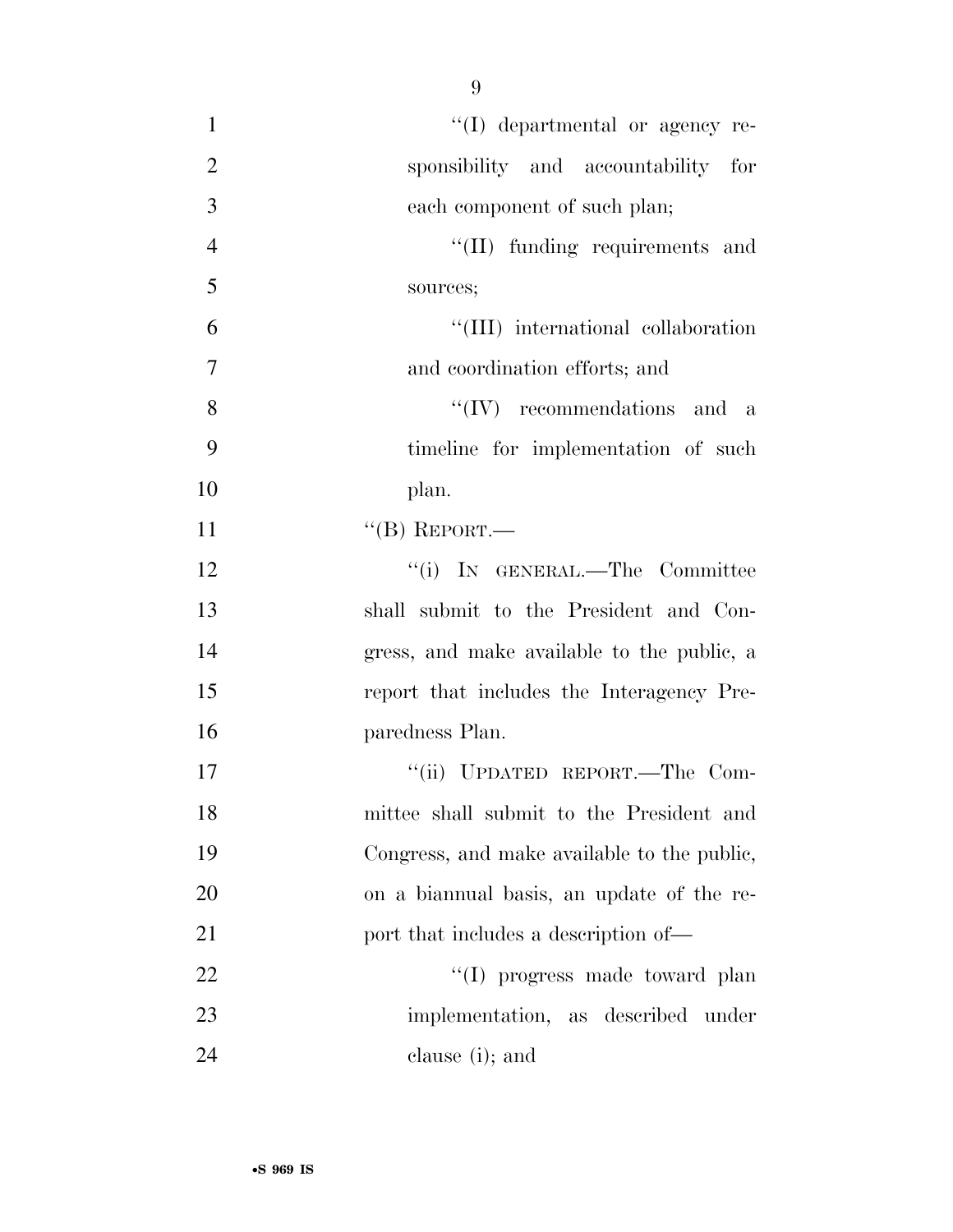| $\mathbf{1}$   | $\lq\lq$ (II) progress of the domestic                    |
|----------------|-----------------------------------------------------------|
| $\overline{2}$ | preparedness programs under section                       |
| 3              | 2144 and of the international assist-                     |
| $\overline{4}$ | ance programs under section 2145.                         |
| 5              | "(C) CONSULTATION WITH<br><b>INTER-</b>                   |
| 6              | NATIONAL ENTITIES. In developing the pre-                 |
| 7              | paredness plans described under subparagraph              |
| 8              | $(A)$ and the report under subparagraph $(B)$ , the       |
| 9              | Committee may consult with representatives                |
| 10             | from the World Health Organization, the World             |
| 11             | Organization for Animal Health, and other                 |
| 12             | international bodies, as appropriate.                     |
|                |                                                           |
| 13             | "SEC. 2144. DOMESTIC PANDEMIC INFLUENZA PREPARED-         |
| 14             | <b>NESS ACTIVITIES.</b>                                   |
| 15             | "(a) PANDEMIC PREPAREDNESS ACTIVITIES.—The                |
| 16             | Secretary shall strengthen, expand, and coordinate domes- |
| 17             | tic pandemic influenza preparedness activities.           |
| 18             | "(b) STATE PREPAREDNESS PLAN.—                            |
| 19             | "(1) IN GENERAL.—As a condition of receiving              |
| 20             | funds from the Centers for Disease Control and Pre-       |
| 21             | vention or the Health Resources and Services Ad-          |
| 22             | ministration related to bioterrorism, a State shall—      |
| 23             | "(A) designate an official or office as re-               |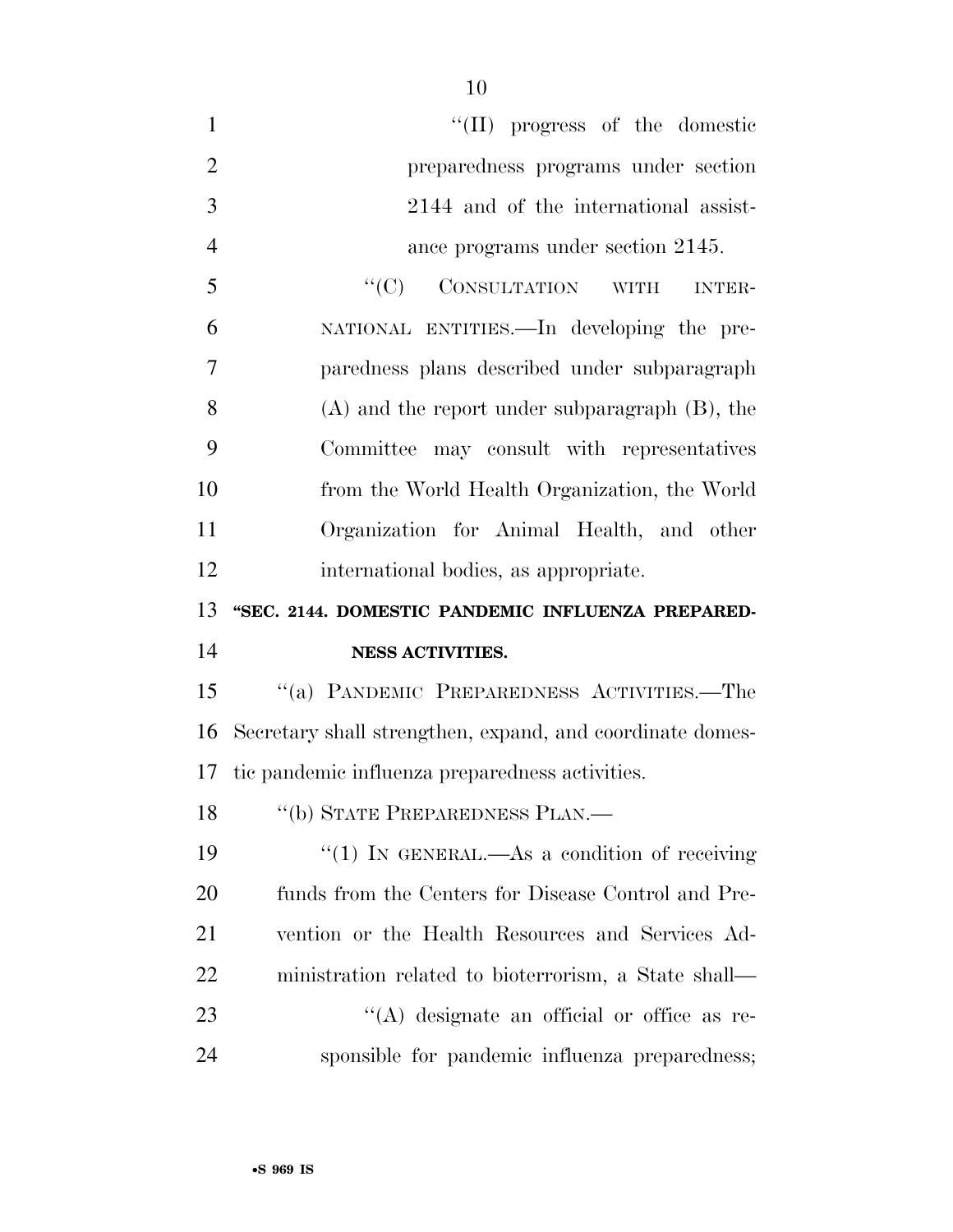| 1              | $\lq\lq (B)$ submit to the Director of the Centers         |
|----------------|------------------------------------------------------------|
| $\overline{2}$ | for Disease Control and Prevention a Pandemic              |
| 3              | Influenza Preparedness Plan described under                |
| $\overline{4}$ | paragraph $(2)$ ; and                                      |
| 5              | "(C) have such Preparedness Plan ap-                       |
| 6              | proved in accordance with this subsection.                 |
| 7              | $``(2)$ PREPAREDNESS PLAN.—                                |
| 8              | "(A) IN GENERAL.—The Pandemic Influ-                       |
| 9              | enza Preparedness Plan required under para-                |
| 10             | $graph(1) shall address$ —                                 |
| 11             | "(i) human and animal surveillance                         |
| 12             | activities, including capacity for epidemio-               |
| 13             | logical analysis, isolation and subtyping of               |
| 14             | influenza viruses year-round, including for                |
| 15             | avian influenza among domestic poultry,                    |
| 16             | and reporting of information across human                  |
| 17             | and veterinary sectors;                                    |
| 18             | "(ii) methods to ensure surge capacity                     |
| 19             | hospitals, laboratories, outpatient<br>$\operatorname{in}$ |
| 20             | healthcare provider offices, medical sup-                  |
| 21             | pliers, and communication networks;                        |
| 22             | "(iii) assisting the recruitment and                       |
| 23             | coordination of national and State volun-                  |
| 24             | teer banks of healthcare professionals;                    |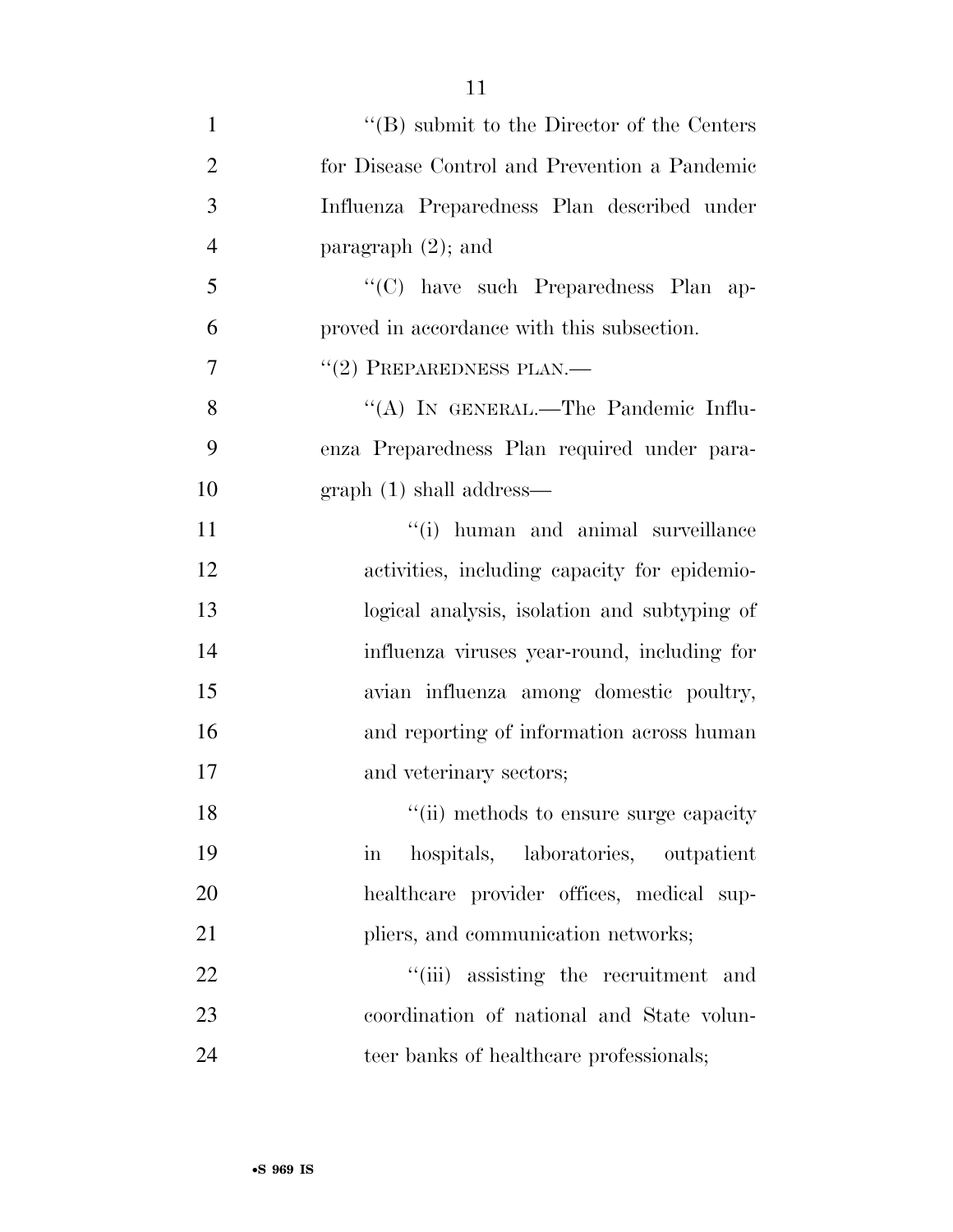$''(iv)$  distribution of vaccines, antivirals, and other treatments to priority groups, and monitor effectiveness and ad- verse events;  $\mathcal{F}'(v)$  networks that provide alerts and other information for healthcare providers and organizations at the National, State, and regional level;  $''(\vec{v})$  communication with the public with respect to prevention and obtaining 11 care during pandemic influenza; 12 ''(vii) maintenance of core public functions, including public utilities, refuse disposal, mortuary services, transportation, police and firefighter services, and other critical services;  $"$ (viii) provision of security for-18 ''(I) first responders and other medical personnel and volunteers;  $\text{``(II)}$  hospitals, treatment cen-21 ters, and isolation and quarantine 22 areas; 23 ''(III) transport and delivery of resources, including vaccines, medica-25 tions and other supplies; and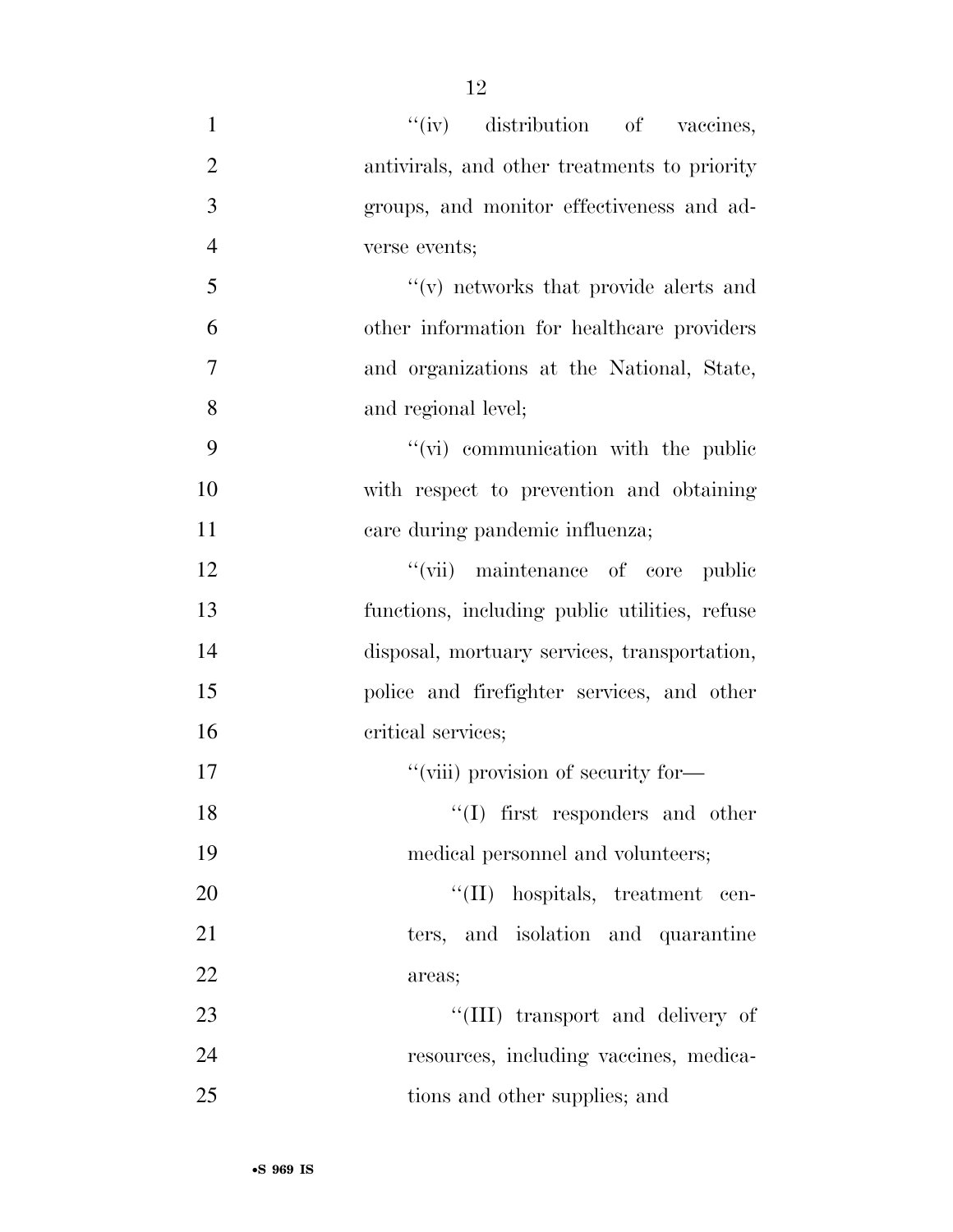$\lq\lq$  (IV) other persons or functions as determined appropriate by the Sec- retary;  $''(ix)$  the acquisition of necessary legal authority for pandemic activities;  $''(x)$  integration with existing na- tional, State, and regional bioterrorism preparedness activities or infrastructure;  $''(\vec{x})$  coordination among public and private health sectors with respect to healthcare delivery, including mass vac- cination and treatment systems, during pandemic influenza; and  $\frac{1}{2}$   $\frac{1}{2}$   $\frac{1}{2}$  coordination with Federal pan- demic influenza preparedness activities. 16 "(B) UNDERSERVED POPULATIONS.—The Pandemic Influenza Preparedness Plan required under paragraph (1) shall include a specific focus on surveillance, prevention, and medical care for traditionally underserved populations, including low-income, racial and ethnic minor-22 ity, immigrant, and uninsured populations. 23 "(3) APPROVAL OF STATE PLAN.—

24 "(A) IN GENERAL.—The Director of the Centers for Disease Control and Prevention, in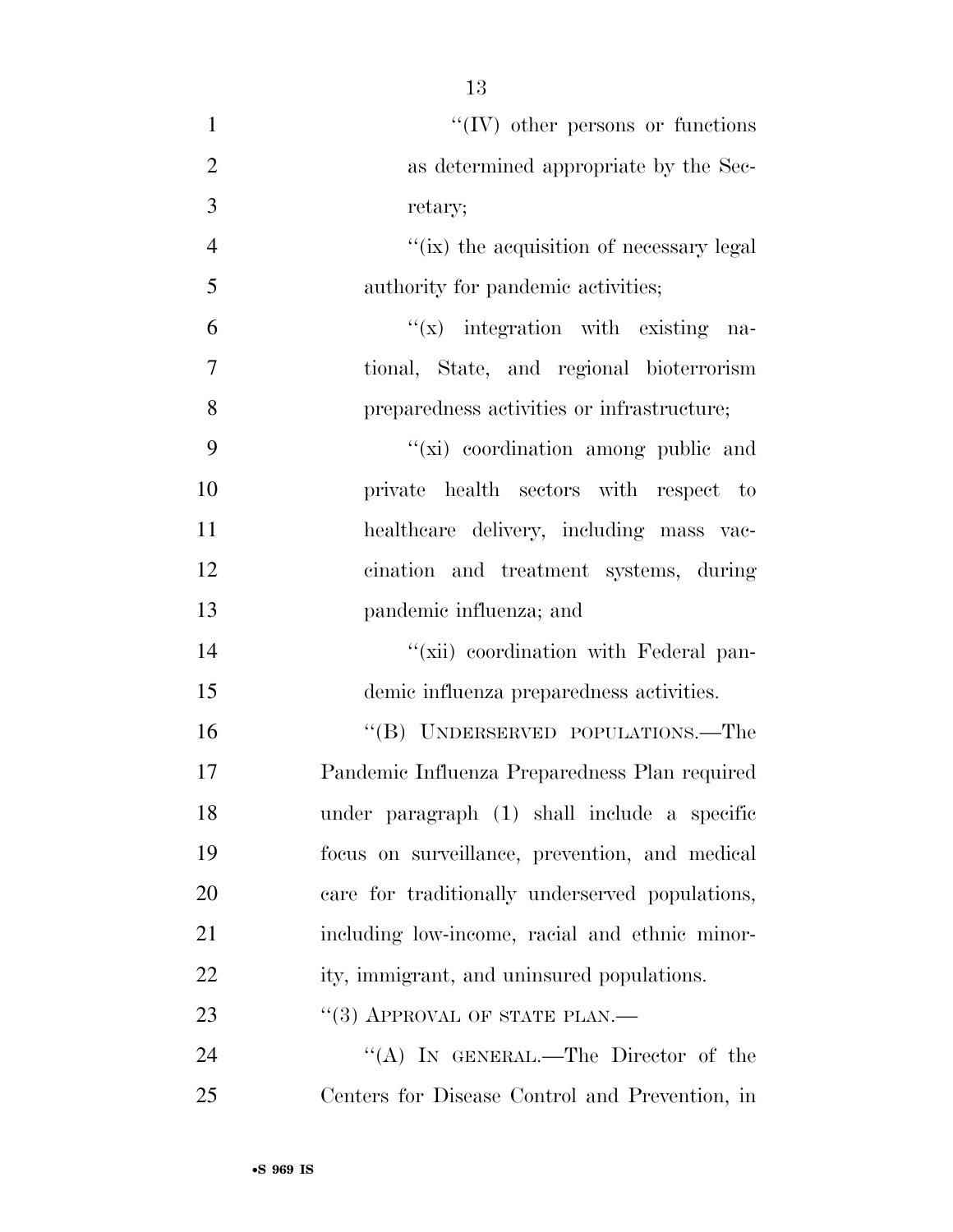collaboration with the Secretary of Agriculture and the Administrator of the Health Resources and Services Administration, shall develop cri- teria to rate State Pandemic Influenza Pre- paredness Plans required under paragraph (1) and determine the minimum rating needed for approval.

8 "(B) TIMING OF APPROVAL.—Not later than 180 days after a State submits a State Pandemic Influenza Preparedness Plan as re-11 quired under paragraph (1), the Director of the Centers for Disease Control and Prevention shall make a determination regarding approval of such Plan.

15 "(4) REPORTING OF STATE PLAN.—All Pan- demic Influenza Preparedness Plans submitted and approved under this section shall be made available to the public.

19 ''(5) ASSISTANCE TO STATES.—The Centers for Disease Control and Prevention and the Health Re- sources and Services Administration may provide as- sistance to States in carrying out this subsection, or implementing an approved State Pandemic Influenza Preparedness Plan, which may include the detail of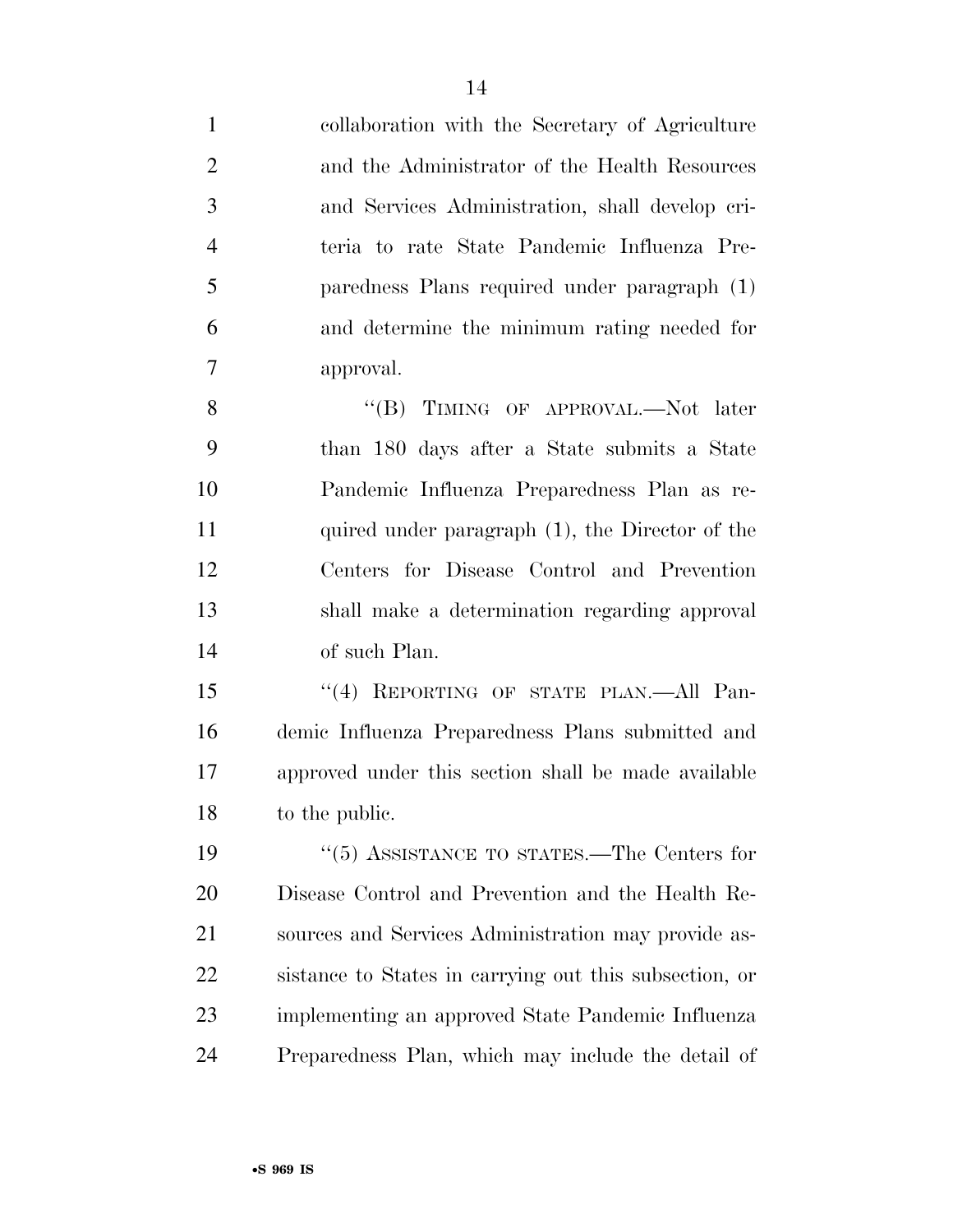| $\mathbf{1}$   | an officer to approved domestic pandemic sites or       |
|----------------|---------------------------------------------------------|
| $\overline{2}$ | the purchase of equipment and supplies.                 |
| 3              | "(6) WAIVER.—The Secretary may grant a                  |
| $\overline{4}$ | temporary waiver of 1 or more of the requirements       |
| 5              | under this subsection.                                  |
| 6              | "(c) DOMESTIC SURVEILLANCE.—                            |
| 7              | "(1) IN GENERAL.—The Secretary, in coordina-            |
| 8              | tion with the Secretary of Agriculture, shall establish |
| 9              | minimum thresholds for States with respect to ade-      |
| 10             | quate surveillance for pandemic influenza, including    |
| 11             | possible pandemic avian influenza.                      |
| 12             | $\cdot\cdot(2)$ ASSISTANCE TO STATES.—                  |
| 13             | "(A) IN GENERAL.—The Secretary, in co-                  |
| 14             | ordination with the Secretary of Agriculture,           |
| 15             | shall provide assistance to States and regions to       |
| 16             | meet the minimum thresholds established under           |
| 17             | paragraph $(1)$ .                                       |
| 18             | "(B) TYPES OF ASSISTANCE.—Assistance                    |
| 19             | provided to States under subparagraph (A) may           |
| 20             | include—                                                |
| 21             | "(i) the establishment or expansion of                  |
| 22             | State surveillance and alert systems, in-               |
| 23             | cluding the Sentinel Physician Surveillance             |
| 24             | System and 122 Cities Mortalities Report                |
| 25             | System;                                                 |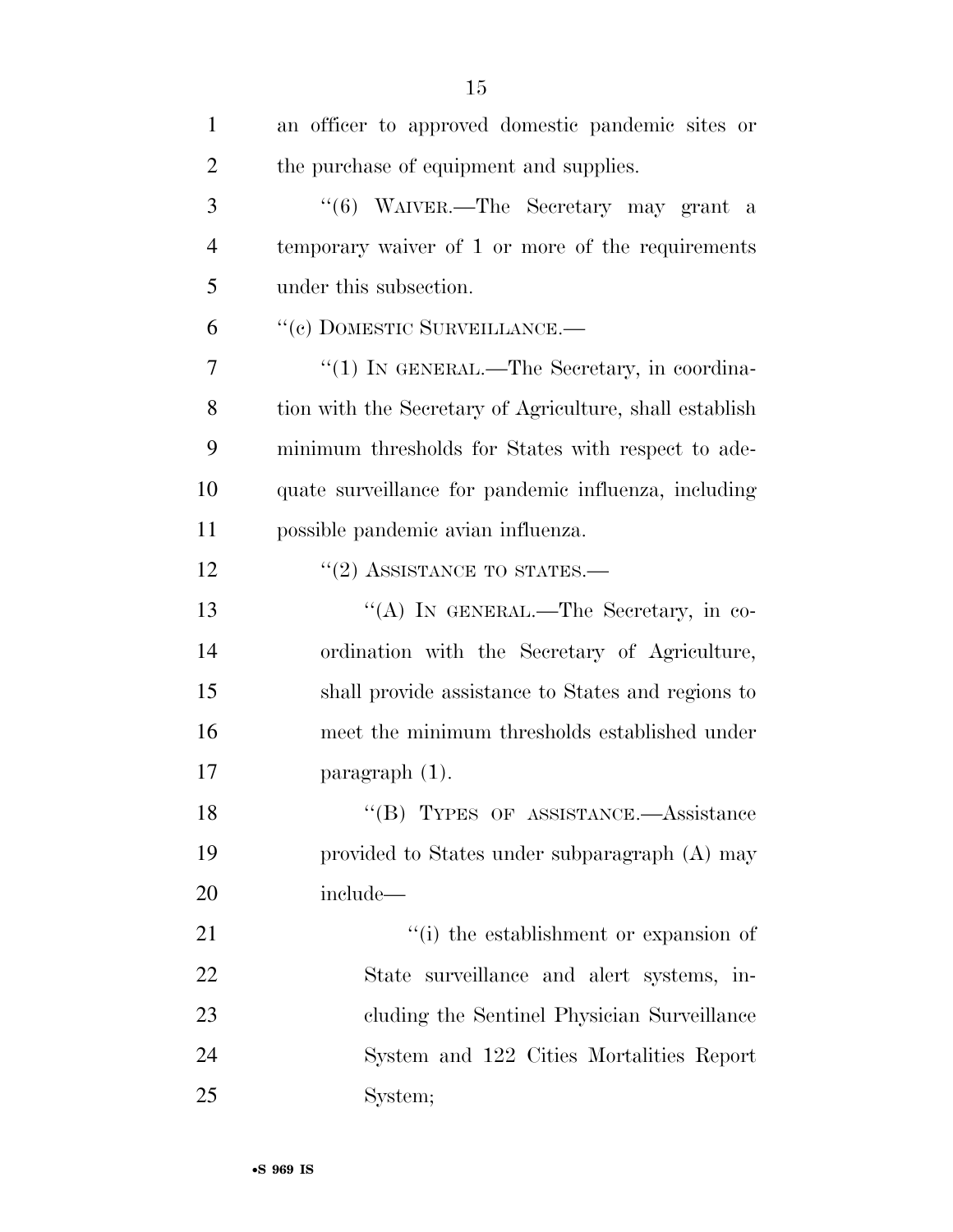| $\mathbf{1}$   | "(ii) the provision of equipment and                    |
|----------------|---------------------------------------------------------|
| $\overline{2}$ | supplies;                                               |
| 3              | "(iii) support for epidemiological anal-                |
| $\overline{4}$ | ysis and investigation of novel strains;                |
| 5              | "(iv) the sharing of biological speci-                  |
| 6              | mens and epidemiological and clinical data              |
| 7              | within and across States; and                           |
| 8              | $\lq\lq$ other activities determined appro-             |
| 9              | priate by the Secretary.                                |
| 10             | "(3) DETAIL OF OFFICERS.—The Secretary                  |
| 11             | may detail officers to States for technical assistance  |
| 12             | as needed to carry out this subsection.                 |
| 13             | "(d) PRIVATE SECTOR INVOLVEMENT.-                       |
| 14             | " $(1)$ In GENERAL.—The Secretary, acting               |
| 15             | through the Director of the Centers for Disease         |
| 16             | Control and Prevention and the Administrator of the     |
| 17             | Health Resources and Services Administration, and       |
| 18             | in coordination with private sector entities, shall in- |
| 19             | tegrate and coordinate public and private influenza     |
| 20             | surveillance activities, as appropriate.                |
| 21             | $``(2)$ GRANT PROGRAM.—                                 |
| 22             | "(A) IN GENERAL.—In carrying out the                    |
| 23             | activities under paragraph (1), the Secretary           |
| 24             | may establish a grant program to provide                |
| 25             | grants to eligible entities to coordinate pan-          |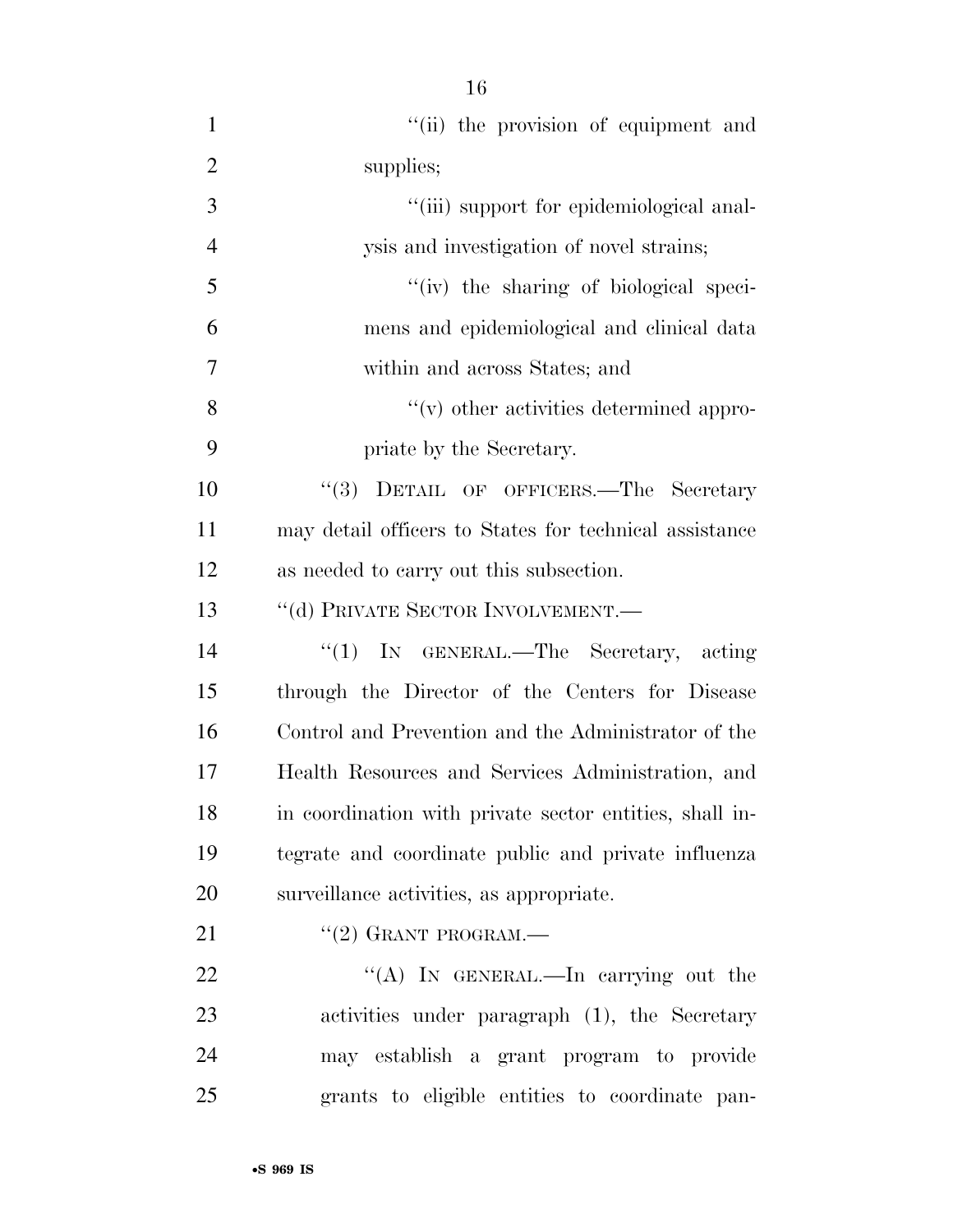| $\mathbf{1}$   | demic preparedness surveillance activities be-     |
|----------------|----------------------------------------------------|
| $\overline{2}$ | tween States and private health sector entities,   |
| 3              | including health plans and other health sys-       |
| $\overline{4}$ | tems.                                              |
| 5              | "(B) ELIGIBILITY.—To be eligible to re-            |
| 6              | ceive a grant under subparagraph $(A)$ , an entity |
| $\overline{7}$ | shall—                                             |
| 8              | "(i) submit an application at such                 |
| 9              | time, in such manner, and containing such          |
| 10             | information as the Secretary may require;          |
| 11             | and                                                |
| 12             | "(ii) be a State with a collaborative              |
| 13             | relationship with a private health system          |
| 14             | organization or institution.                       |
| 15             | "(C) USE OF FUNDS.—Funds under a                   |
| 16             | grant under subparagraph (A) may be used           |
| 17             | $to-$                                              |
| 18             | $\lq\lq$ (i) develop and implement surveil-        |
| 19             | lance protocols for patients in outpatient         |
| 20             | and hospital settings;                             |
| 21             | "(ii) establish a communication alert              |
| 22             | plan for patients for reportable signs and         |
| 23             | symptoms that may suggest influenza;               |
| 24             | "(iii) purchase necessary equipment                |
| 25             | and supplies;                                      |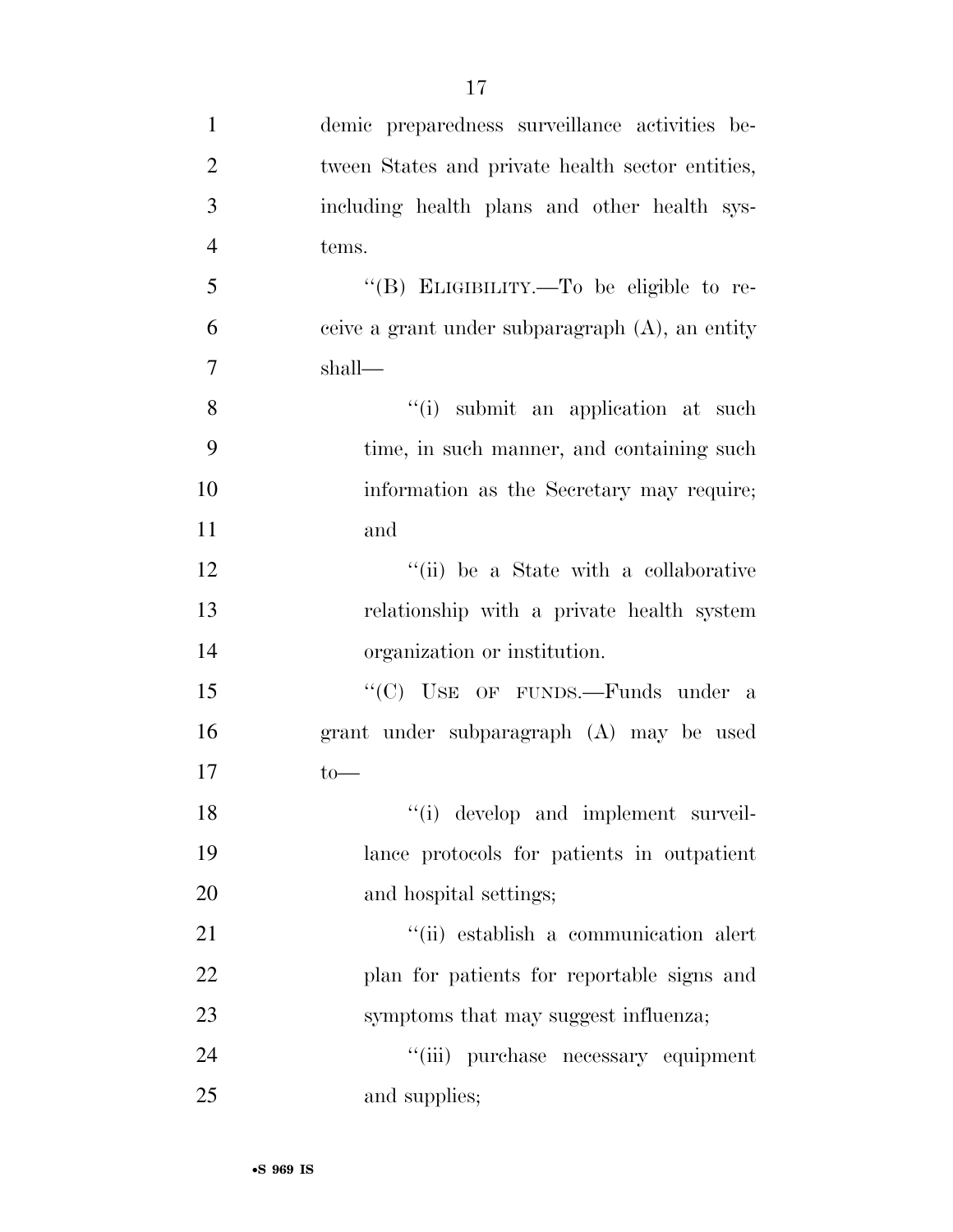| $\mathbf{1}$   | "(iv) increase laboratory testing and                      |
|----------------|------------------------------------------------------------|
| $\overline{2}$ | networking capacity;                                       |
| 3              | "(v) conduct epidemiological<br>and                        |
| $\overline{4}$ | other analyses; or                                         |
| 5              | "(vi) report and disseminate data.                         |
| 6              | "(D) DETAIL OF OFFICERS.—The Sec-                          |
| $\tau$         | retary may detail officers to grantees under               |
| 8              | subparagraph (A) for technical assistance.                 |
| 9              | "(E) REQUIREMENT.—As a condition of                        |
| 10             | receiving a grant under subparagraph (A), a                |
| 11             | shall have a plan to meet minimum<br>State                 |
| 12             | thresholds for State influenza surveillance es-            |
| 13             | tablished by the Director of the Centers for               |
| 14             | Disease Control and Prevention in coordination             |
| 15             | with the Secretary of Agriculture under sub-               |
| 16             | section (b).                                               |
| 17             | "(e) TEMPORARY FACILITY.—The Secretary may es-             |
| 18             | tablish a temporary Federal facility or body to coordinate |
| 19             | Federal support and assistance to States and localities,   |
|                | 20 estivities egyese Esdevel egyeség az depentments ez di  |

 activities across Federal agencies or departments, or di- rect implementation of Federal authorities and respon- sibilities when appropriate under Federal law or when State and local actions to address the pandemic or threat of pandemic are deemed insufficient by the Secretary or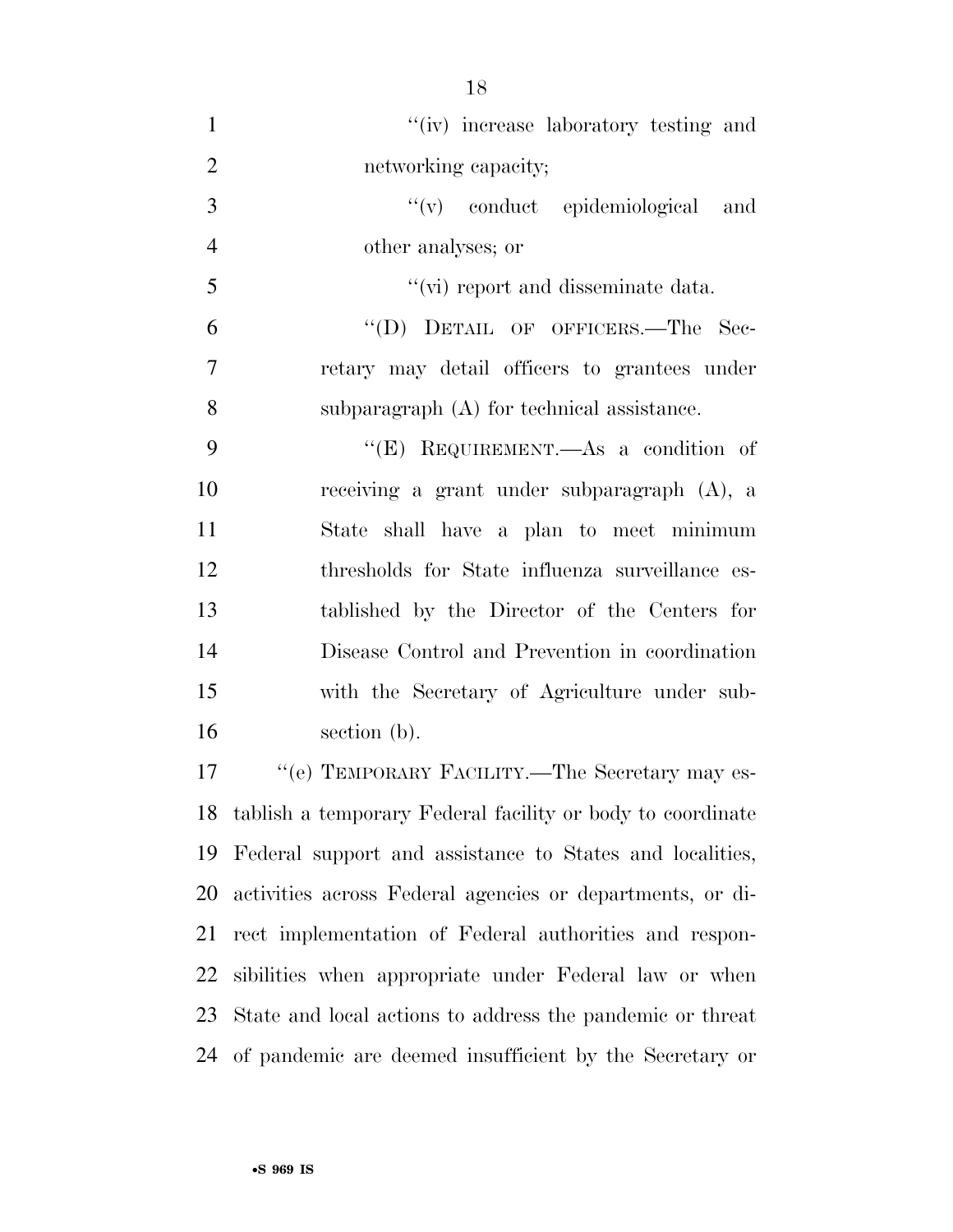Director of the Centers for Disease Control and Preven-tion.

 ''(f) PROCUREMENT OF ANTIVIRALS FOR THE STRA- TEGIC NATIONAL STOCKPILE.—The Secretary shall deter- mine the minimum number of doses of antivirals needed to prevent infection or treat infection during pandemic in- fluenza, including possible pandemic avian influenza, for health professionals (including doctors, nurses, mental health professionals, pharmacists, veterinarians, labora- tory personnel, epidemiologists, virologists and public health practitioners), core public utility employees, and those persons expected to be at high risk for serious mor- bidity and mortality from pandemic influenza, and take immediate steps to procure this minimum number of doses for the Strategic National Stockpile described under sec-tion 319F–2.

17 "(g) PROCUREMENT OF VACCINES FOR THE STRA- TEGIC NATIONAL STOCKPILE.—Subject to development and testing of potential vaccines for pandemic influenza, including possible pandemic avian influenza, the Secretary shall determine the minimum number of doses of vaccines needed to prevent infection during at least the first wave of pandemic influenza for health professionals (including doctors, nurses, mental health professionals, pharmacists, veterinarians, laboratory personnel, epidemiologists, virol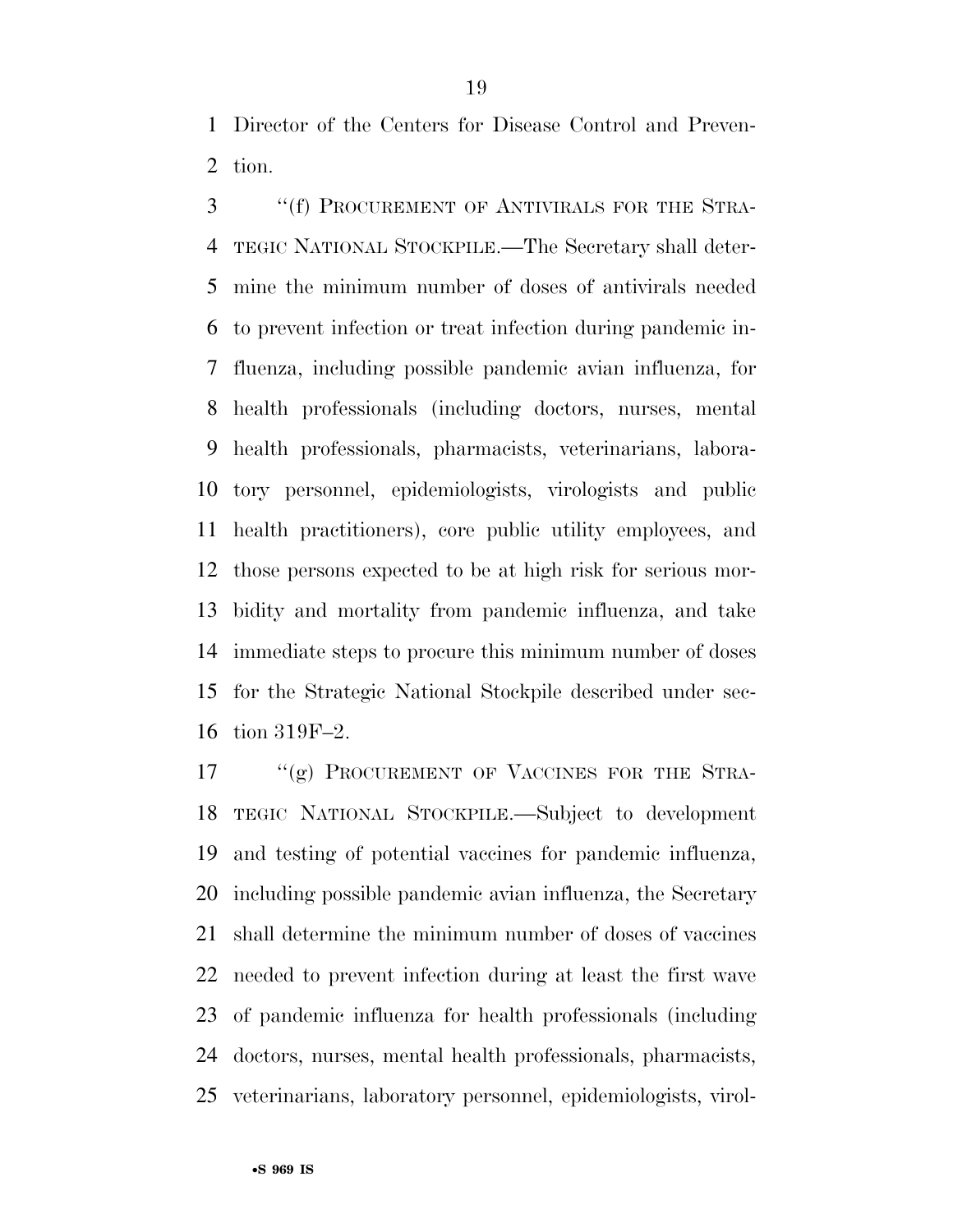ogists and public health practitioners), core public utility employees, and those persons expected to be at high risk for serious morbidity and mortality from pandemic influ- enza, and take immediate steps to procure this minimum number of doses for the Strategic National Stockpile de-scribed under section 319F–2.

## **''SEC. 2145. INTERNATIONAL PANDEMIC INFLUENZA AS-SISTANCE.**

 ''(a) IN GENERAL.—The Secretary shall assist other countries in preparation for, and response to, pandemic influenza, including possible pandemic avian influenza.

12 "(b) INTERNATIONAL SURVEILLANCE.—

 ''(1) IN GENERAL.—The Secretary, acting through the Director of the Centers for Disease Control and Prevention, and in collaboration with the Secretary of Agriculture, in consultation with the World Health Organization and the World Organiza- tion for Animal Health, shall establish minimum standards for surveillance capacity for all countries with respect to pandemic influenza, including pos-sible pandemic avian influenza.

22 ''(2) ASSISTANCE.—The Secretary and the Sec- retary of Agriculture shall assist other countries to meet the standards established in paragraph (1) through—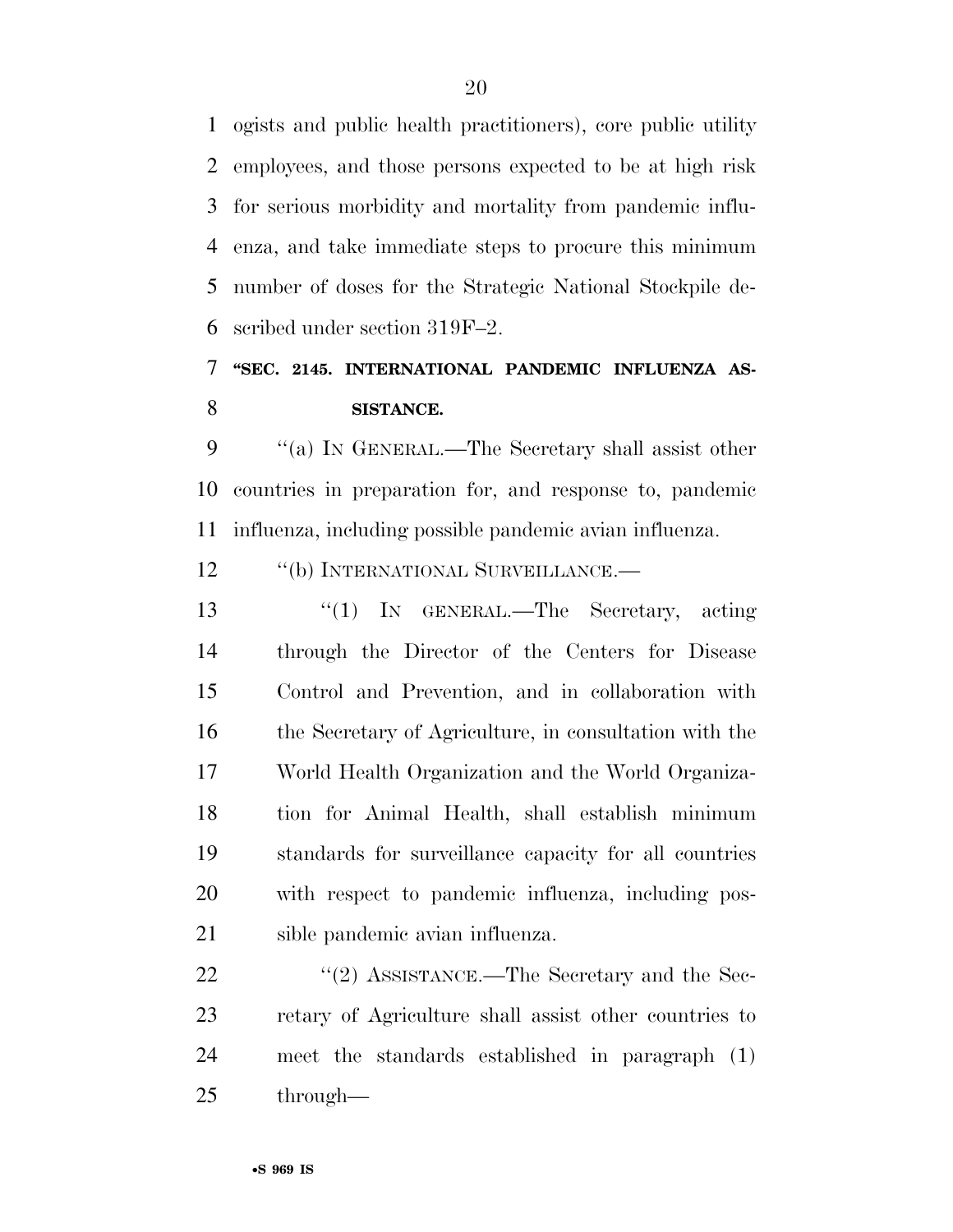| $\mathbf{1}$   | "(A) the detail of officers to foreign coun-                |
|----------------|-------------------------------------------------------------|
| $\overline{2}$ | tries for the provision of technical assistance or          |
| 3              | training;                                                   |
| $\overline{4}$ | "(B) laboratory testing, including testing                  |
| 5              | of specimens for viral isolation or subtype anal-           |
| 6              | ysis;                                                       |
| $\overline{7}$ | "(C) epidemiological analysis and inves-                    |
| 8              | tigation of novel strains;                                  |
| 9              | "(D) provision of equipment or supplies;                    |
| 10             | $\lq\lq$ (E) coordination of surveillance activities        |
| 11             | within and among countries;                                 |
| 12             | $\lq\lq(F)$ the establishment and maintenance of            |
| 13             | an Internet database that is accessible to health           |
| 14             | officials domestically and internationally, for             |
| 15             | the purpose of reporting new cases or clusters              |
| 16             | of influenza and under information that may                 |
| 17             | help avert the pandemic spread of influenza;                |
| 18             | and                                                         |
| 19             | $\lq\lq(G)$ other activities as determined nec-             |
| 20             | essary by the Secretary.                                    |
| 21             | "(c) INCREASED INTERNATIONAL MEDICAL CAPAC-                 |
| 22             | ITY DURING PANDEMIC INFLUENZA.—The Secretary, in            |
| 23             | consultation with the Secretary of State, may provide vac-  |
| 24             | cines, antiviral medications, and supplies to foreign coun- |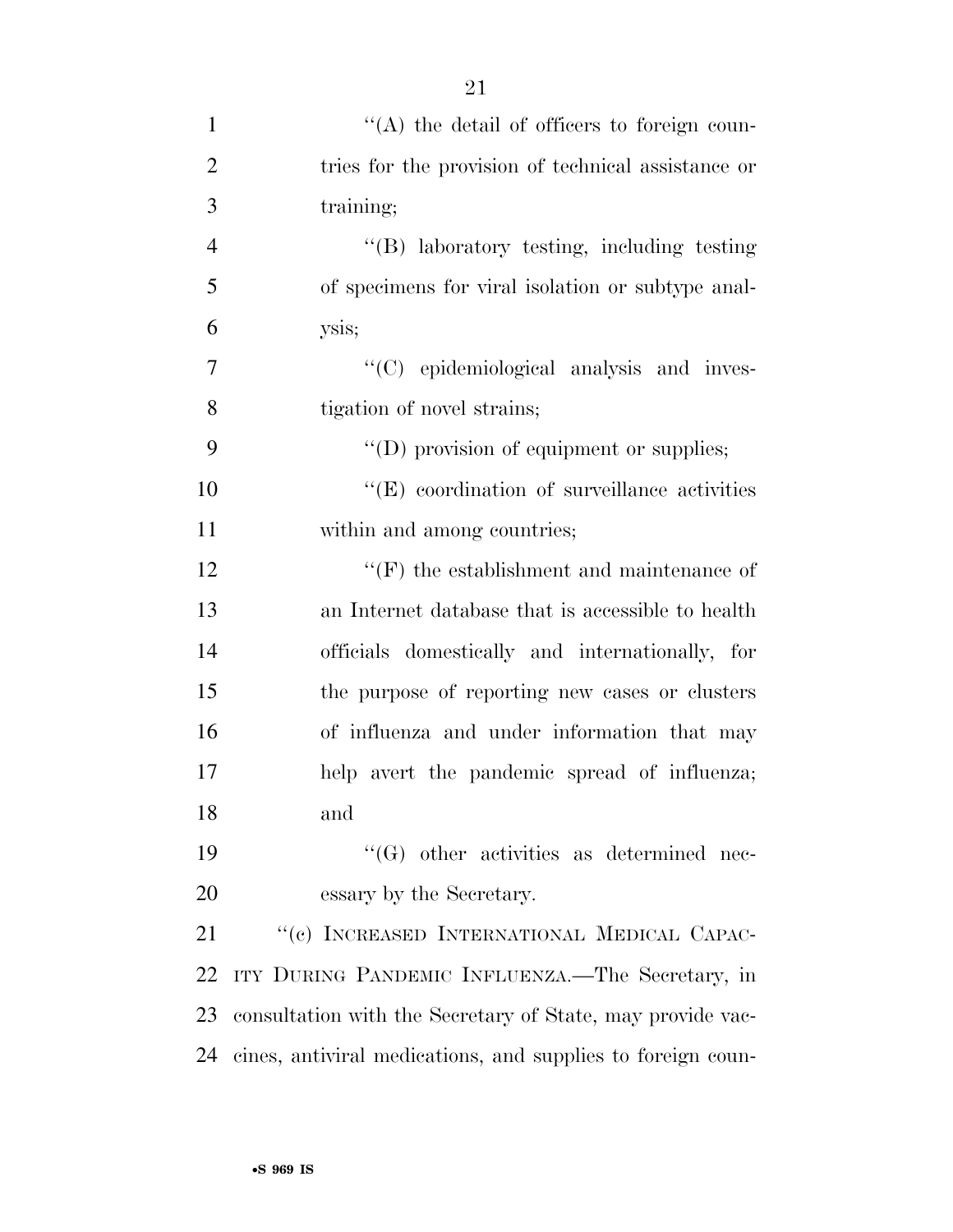tries from the Strategic National Stockpile described under section 319F–2.

 ''(d) ASSISTANCE TO FOREIGN COUNTRIES.—The Centers for Disease Control and Prevention and the Health Resources and Services Administration may pro- vide assistance to foreign countries in carrying out this section, which may include the detail of an officer to ap- proved international pandemic sites or the purchase of equipment and supplies.

# 10 "SEC. 2146. PUBLIC EDUCATION AND AWARENESS CAM-**PAIGN.**

12 "(a) IN GENERAL.—The Director of the Centers for Disease Control and Prevention, in consultation with the United States Agency for International Development, the World Health Organization, the World Organization for Animal Health, and foreign countries, shall develop an outreach campaign with respect to public education and awareness of influenza and influenza preparedness.

 ''(b) DETAILS OF CAMPAIGN.—The campaign estab-lished under subsection (a) shall—

21  $\frac{1}{2}$  (1) be culturally and linguistically appropriate for domestic populations;

23  $(2)$  be adaptable for use in foreign countries; 24 "(3) target high-risk populations (those most likely to contract, transmit, and die from influenza);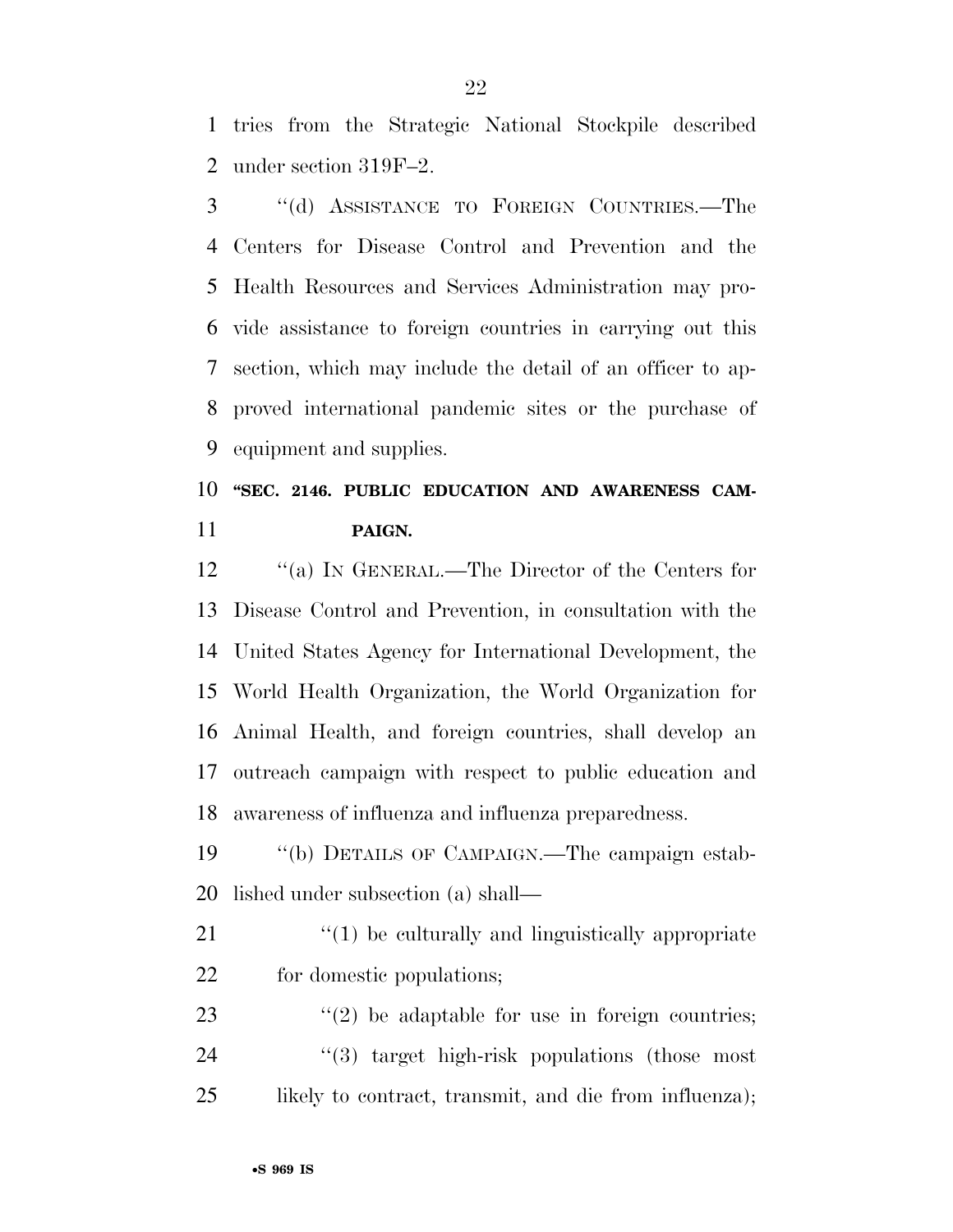1 ''(4) promote personal influenza precautionary measures and knowledge, and the need for general vaccination, as appropriate; and

4  $\frac{4}{5}$  describe precautions at the State and local level that could be implemented during pandemic in-fluenza, including quarantine and other measures.

#### **''SEC. 2147. HEALTH PROFESSIONAL TRAINING.**

 ''The Secretary, directly or through contract, and in consultation with professional health and medical soci- eties, shall develop and disseminate pandemic influenza training curricula—

 $\frac{1}{2}$  (1) to educate and train health professionals, including physicians, nurses, public health practi- tioners, virologists and epidemiologists, veterinar- ians, mental health providers, allied health profes- sionals, and paramedics and other first responders;  $\frac{17}{2}$  ''(2) to educate and train volunteer, non-med- ical personnel whose assistance may be required dur-ing a pandemic influenza outbreak; and

 $\frac{1}{20}$  that address prevention, including use of quarantine and other isolation precautions, pan- demic influenza diagnosis, medical guidelines for use of antivirals and vaccines, and professional require-ments and responsibilities, as appropriate.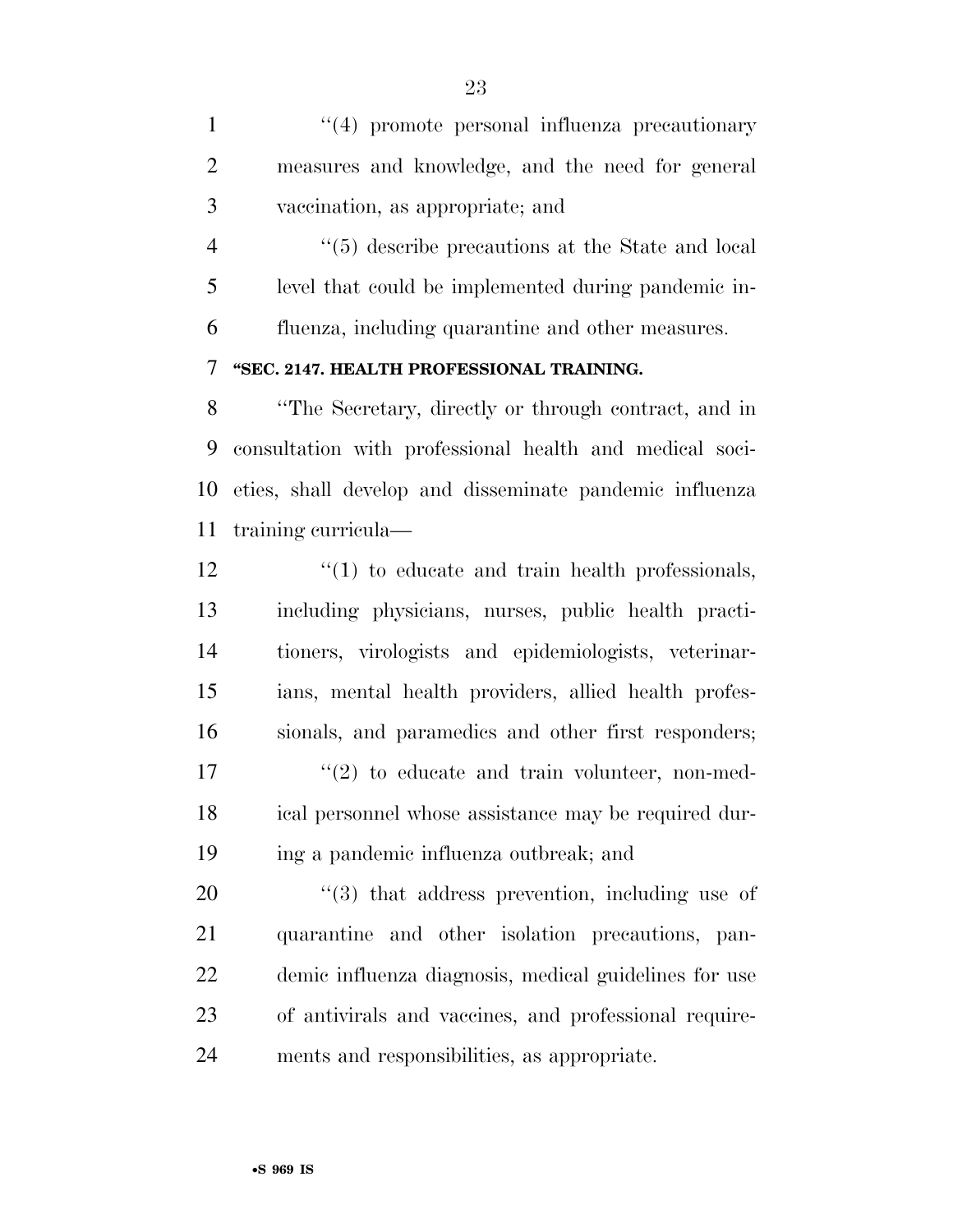# **''SEC. 2148. RESEARCH AT THE NATIONAL INSTITUTES OF HEALTH.**  ''The Director of the National Institutes of Health (referred to in this section as the 'Director of NIH'), in

 collaboration with the Director of the Centers for Disease Control and Prevention, and other relevant agencies, shall expand and intensify—

8 "(1) human and animal research, with respect to influenza, on—

10  $\langle (A) \rangle$  vaccine development and manufac- ture, including strategies to increase immunological response;

13 "(B) effectiveness of inducing heterosubtypic immunity;

 ''(C) antivirals, including minimal dose or course of treatment and timing to achieve pro-17 phylactic or therapeutic effect;

 ''(D) side effects and drug safety of vac-cines and antivirals in subpopulations;

20  $"({\rm E})$  alternative routes of delivery;

21 ''(F) more efficient methods for testing and determining virus subtype;

23  $\bullet$  (G) protective measures; and

24 ''(H) other areas determined appropriate by the Director of NIH; and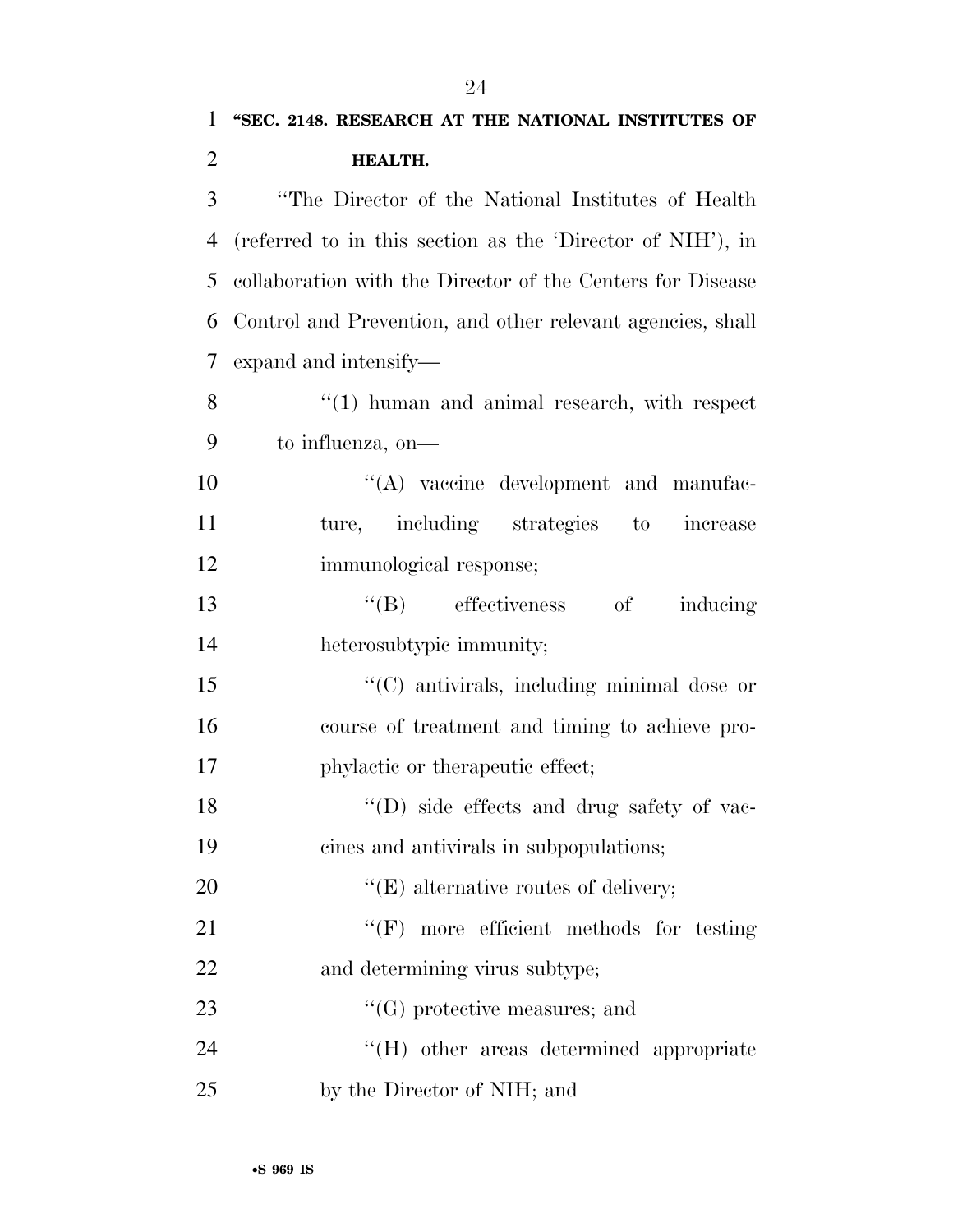1 ''(2) historical research on prior pandemics to better understand pandemic epidemiology, trans- mission, protective measures, high-risk groups, and other lessons that may be applicable to future pandemics.

## **''SEC. 2149. RESEARCH AT THE CENTERS FOR DISEASE CON-TROL AND PREVENTION.**

 ''The Director of the Centers for Disease Control and Prevention, in collaboration with other relevant agencies, shall expand and intensify research, with respect to influ-enza, on—

 $\frac{1}{2}$  (1) communication strategies for the public during pandemic influenza, taking into consideration age, racial and ethnic background, health literacy, and risk status;

 ''(2) changing and influencing human behavior as it relates to vaccination; and

18 ''(3) development and implementation of a pub- lic, non-commercial and non-competitive broadcast system and person-to-person networks.

 **''SEC. 2150. INSTITUTE OF MEDICINE STUDY ON THE LEGAL, ETHICAL, AND SOCIAL IMPLICATIONS OF PANDEMIC INFLUENZA.** 

 ''(a) IN GENERAL.—The Secretary shall contract with the Institute of Medicine to—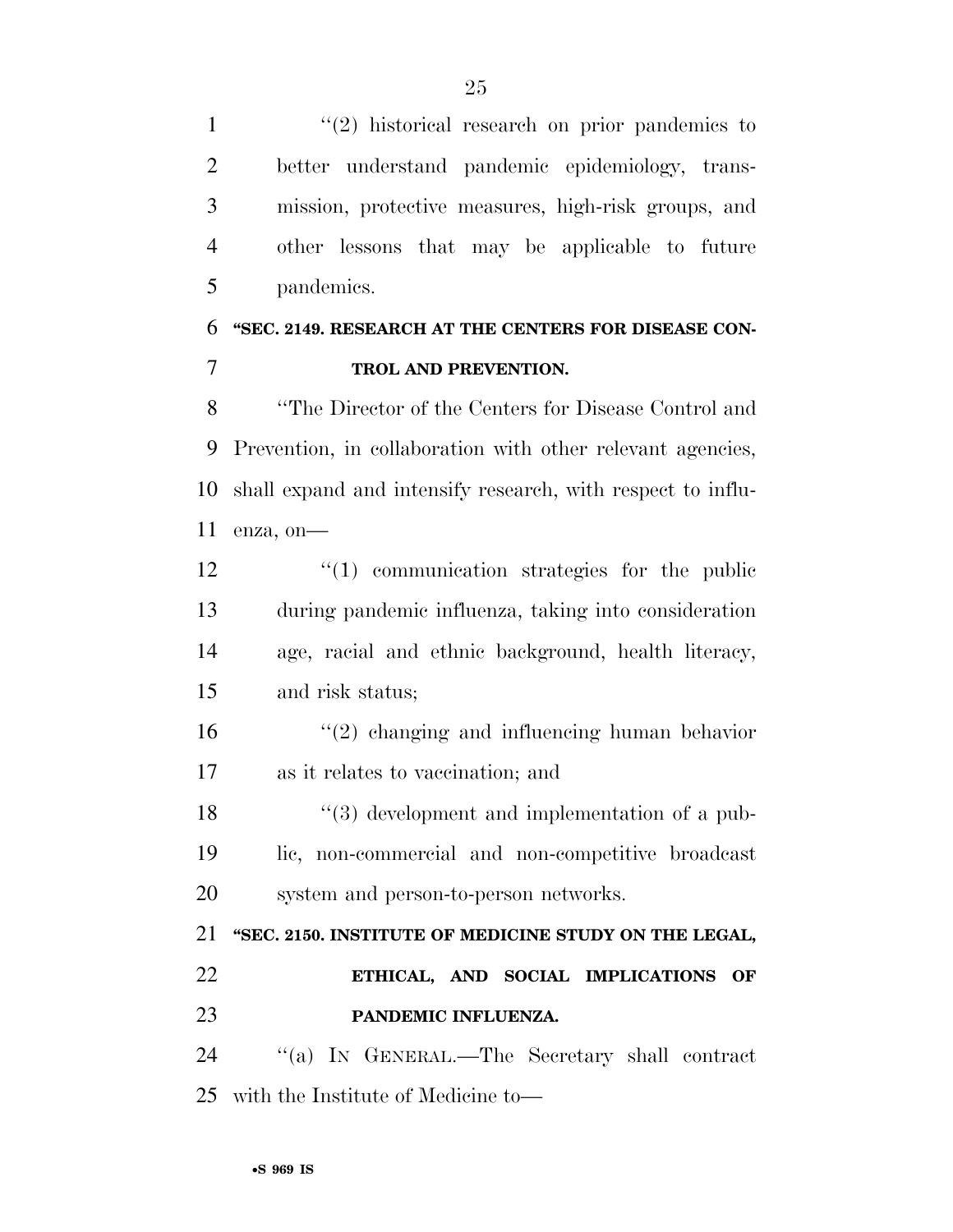| $\mathbf{1}$   | $\lq(1)$ study the legal, ethical, and social implica-         |
|----------------|----------------------------------------------------------------|
| $\overline{2}$ | tions of, with respect to pandemic influenza—                  |
| 3              | $\lq\lq$ animal/human interchange;                             |
| $\overline{4}$ | "(B) global surveillance;                                      |
| 5              | $\lq\lq$ case contact investigations;                          |
| 6              | $\lq\lq$ ) vaccination and medical treatment;                  |
| 7              | $\lq\lq(E)$ community hygiene;                                 |
| 8              | $\lq\lq(F)$ travel and border controls;                        |
| 9              | "(G) decreased social mixing and increased                     |
| 10             | social distance;                                               |
| 11             | $\lq\lq(H)$ civil confinement; and                             |
| 12             | $\lq\lq$ other topics as determined appropriate                |
| 13             | by the Secretary.                                              |
| 14             | $(2)$ not later than 1 year after the date of en-              |
| 15             | actment of the Attacking Viral Influenza Across Na-            |
| 16             | tions Act of 2005, submit to the Secretary a report            |
| 17             | that describes recommendations based on the study              |
| 18             | conducted under paragraph (1).                                 |
| 19             | IMPLEMENTATION OF RECOMMENDATIONS.-<br>$\lq (b)$               |
| 20             | Not later than 180 days after the submission of the report     |
| 21             | of under subsection $(a)(2)$ , the Secretary shall address the |
| 22             | recommendations of the Institute of Medicine regarding         |
| 23             | the domestic and international allocation and distribution     |
| 24             | of pandemic influenza vaccine and antivirals.                  |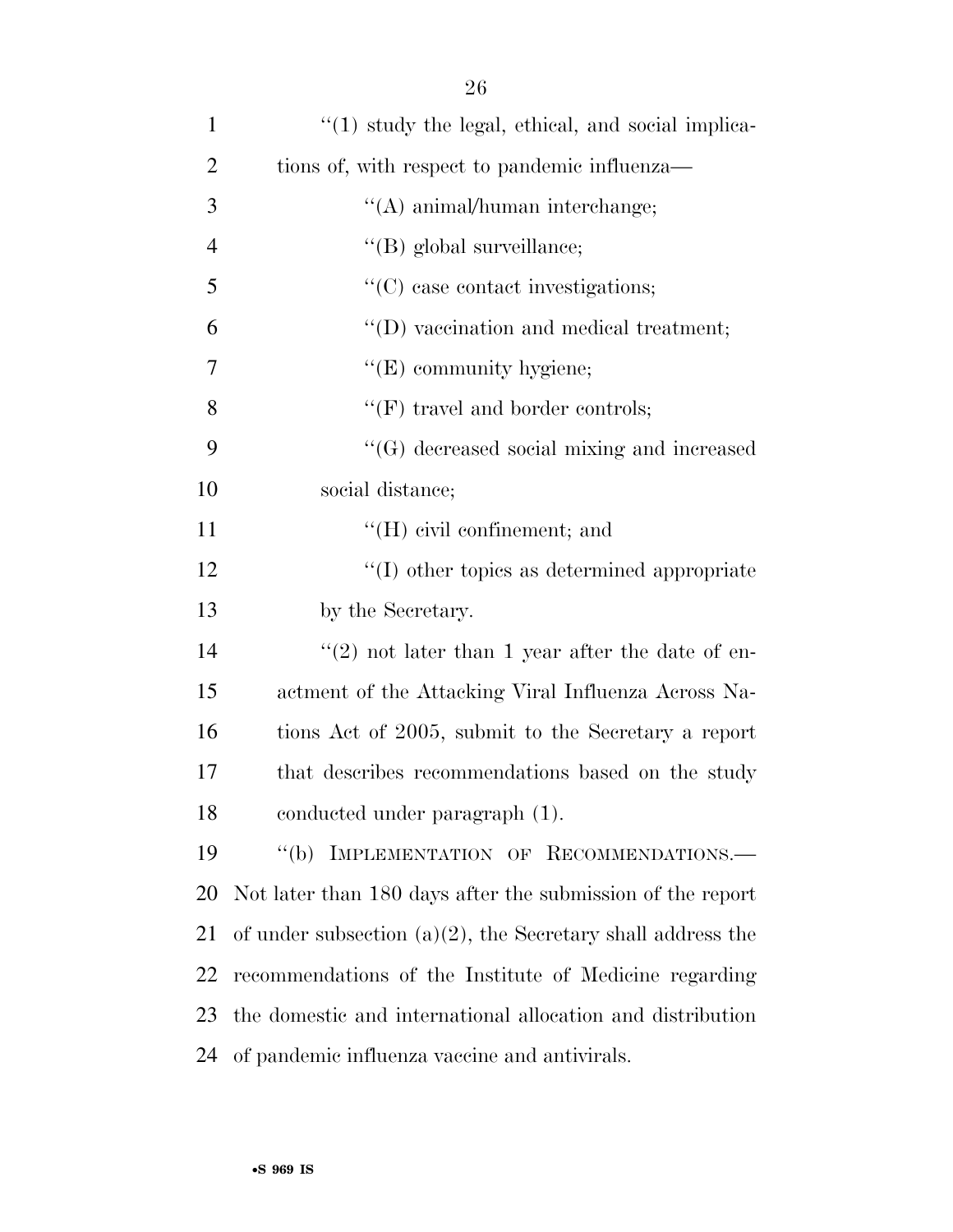| 1              | "SEC. 2151. NATIONAL PANDEMIC INFLUENZA ECONOMICS          |
|----------------|------------------------------------------------------------|
| $\overline{2}$ | ADVISORY COMMITTEE.                                        |
| 3              | "(a) IN GENERAL.—There is established the National         |
| 4              | Pandemic Influenza Economics Advisory Committee (re-       |
| 5              | ferred to in this section as the 'Committee').             |
| 6              | $\lq\lq(b)$ MEMBERSHIP.—                                   |
| 7              | "(1) IN GENERAL.—The members of the Com-                   |
| 8              | mittee shall be appointed by the Comptroller General       |
| 9              | of the United States and shall include domestic and        |
| 10             | international experts on pandemic influenza, public        |
| 11             | health, veterinary science, commerce, economics, fi-       |
| 12             | nance, and international diplomacy.                        |
| 13             | "(2) CHAIR.—The Comptroller General of the                 |
| 14             | United States shall select a Chair from among the          |
| 15             | members of the Committee.                                  |
| 16             | $\lq\lq (c)$ DUTIES.—The Committee shall study and make    |
| 17             | recommendations to Congress and the Secretary on the       |
|                | 18 financial and economic impact of pandemic influenza and |
| 19             | possible financial structures for domestic and inter-      |
| 20             | national pandemic response, relating to—                   |
| 21             | $\lq(1)$ the development, storage and distribution         |
| 22             | of vaccines;                                               |
| 23             | $f'(2)$ the storage and distribution of antiviral          |
| 24             | and other medications and supplies;                        |
| 25             | $\cdot\cdot$ (3) increased surveillance activities;        |
|                |                                                            |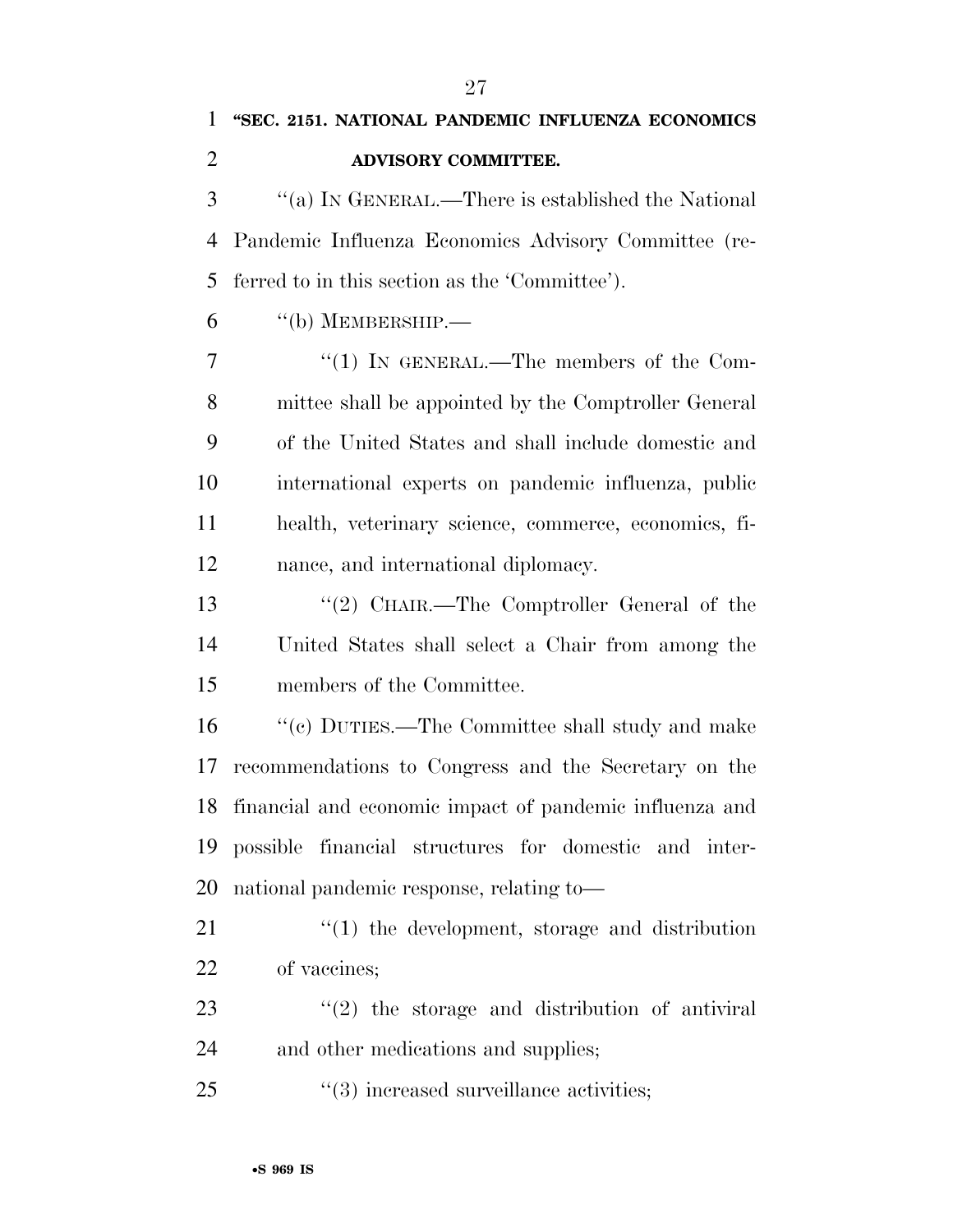| $\mathbf{1}$   | $(4)$ provision of preventive and medical care         |
|----------------|--------------------------------------------------------|
| $\overline{2}$ | during pandemic;                                       |
| 3              | "(5) reimbursement for health providers and            |
| $\overline{4}$ | other core public function employees;                  |
| 5              | $(6)$ reasonable compensation for farmers and          |
| 6              | other workers that bear direct or disproportionate     |
| $\overline{7}$ | loss of revenue; and                                   |
| 8              | $\lq(7)$ other issues determined appropriate by the    |
| 9              | Chair.                                                 |
| 10             | "(d) COMPENSATION.—                                    |
| 11             | "(1) IN GENERAL.—Each member of the Com-               |
| 12             | mittee who is not an officer or employee of the Fed-   |
| 13             | eral Government shall be compensated at a rate         |
| 14             | equal to the daily equivalent of the annual rate of    |
| 15             | basic pay prescribed for level IV of the Executive     |
| 16             | Schedule under section 5315 of title 5, United         |
| 17             | States Code, for each day (including travel time)      |
| 18             | during which such member is engaged in the per-        |
| 19             | formance of the duties of the Committee. All mem-      |
| 20             | bers who are officers or employees of the United       |
| 21             | States shall serve without compensation in addition    |
| 22             | to that received for their services as officers or em- |
| 23             | ployees of the United States.                          |
| 24             | "(2) TRAVEL EXPENSES.— $A$ member of the               |
| 25             | Committee shall be allowed travel expenses, includ-    |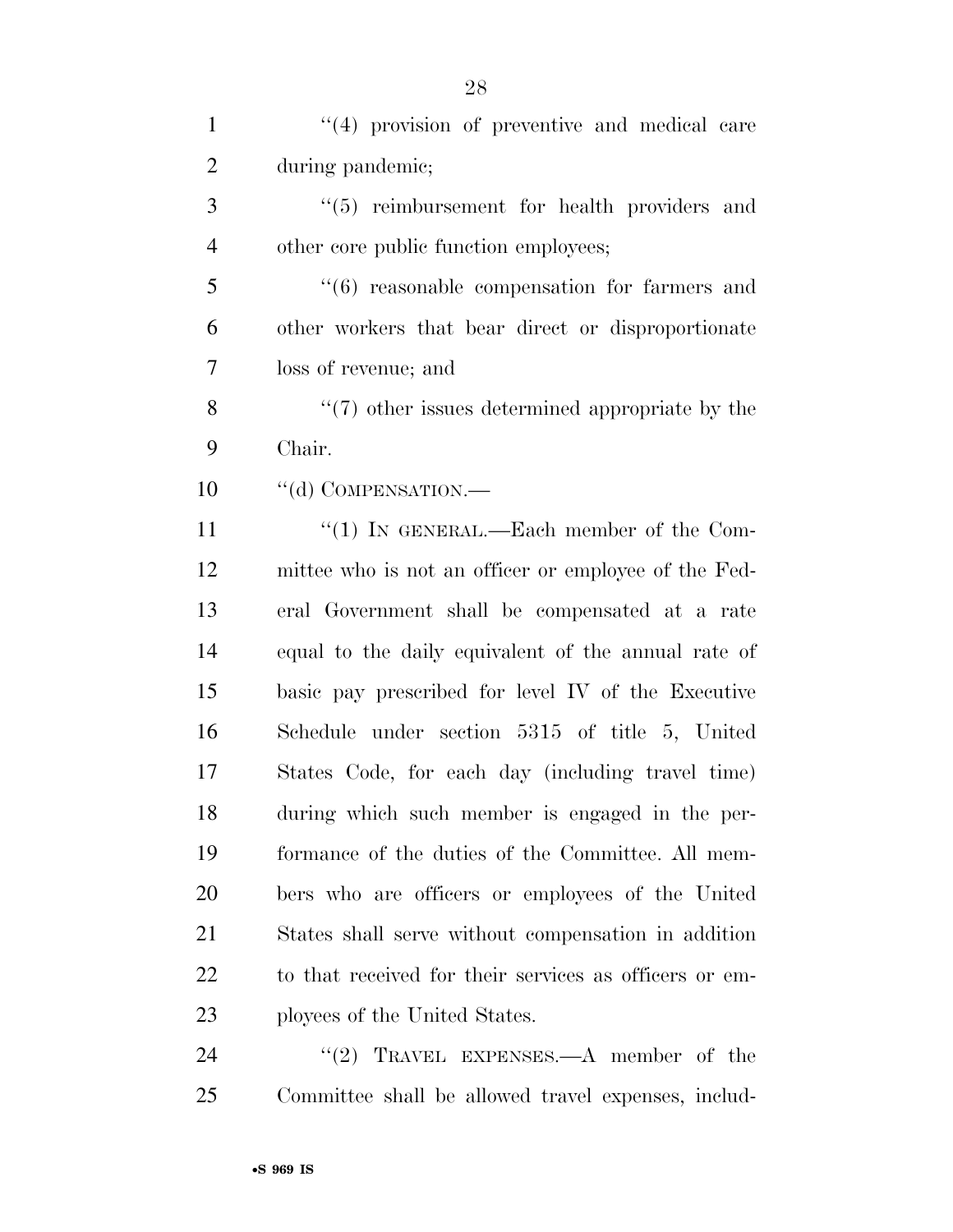| $\mathbf{1}$   | ing per diem in lieu of subsistence, at rates author- |
|----------------|-------------------------------------------------------|
| $\overline{2}$ | ized for an employee of an agency under subchapter    |
| 3              | I of chapter 57 of title 5, United States Code, while |
| $\overline{4}$ | away from the home or regular place of business of    |
| 5              | the member in the performance of the duties of the    |
| 6              | Committee.                                            |
| 7              | $``$ (e) STAFF.—                                      |
| 8              | "(1) IN GENERAL.—The Chair of the Com-                |
| 9              | mittee shall provide the Committee with such profes-  |
| 10             | sional and clerical staff, such information, and the  |
| 11             | services of such consultants as may be necessary to   |
| 12             | assist the Committee in carrying out the functions    |
| 13             | under this section.                                   |
| 14             | "(2) DETAIL OF FEDERAL GOVERNMENT EM-                 |
| 15             | PLOYEES.-                                             |
| 16             | "(A) IN GENERAL.—An employee of the                   |
| 17             | Federal Government may be detailed to the             |
| 18             | Committee without reimbursement.                      |
| 19             | "(B) CIVIL SERVICE STATUS.—The detail                 |
| 20             | of the employee shall be without interruption or      |
| 21             | loss of civil service status or privilege.            |
| 22             | (3)<br>PROCUREMENT OF<br>TEMPORARY<br><b>AND</b>      |
| 23             | INTERMITTENT SERVICES.—The Chair of the Com-          |
| 24             | mittee may procure temporary and intermittent serv-   |
| 25             | ices in accordance with section $3109(b)$ of title 5, |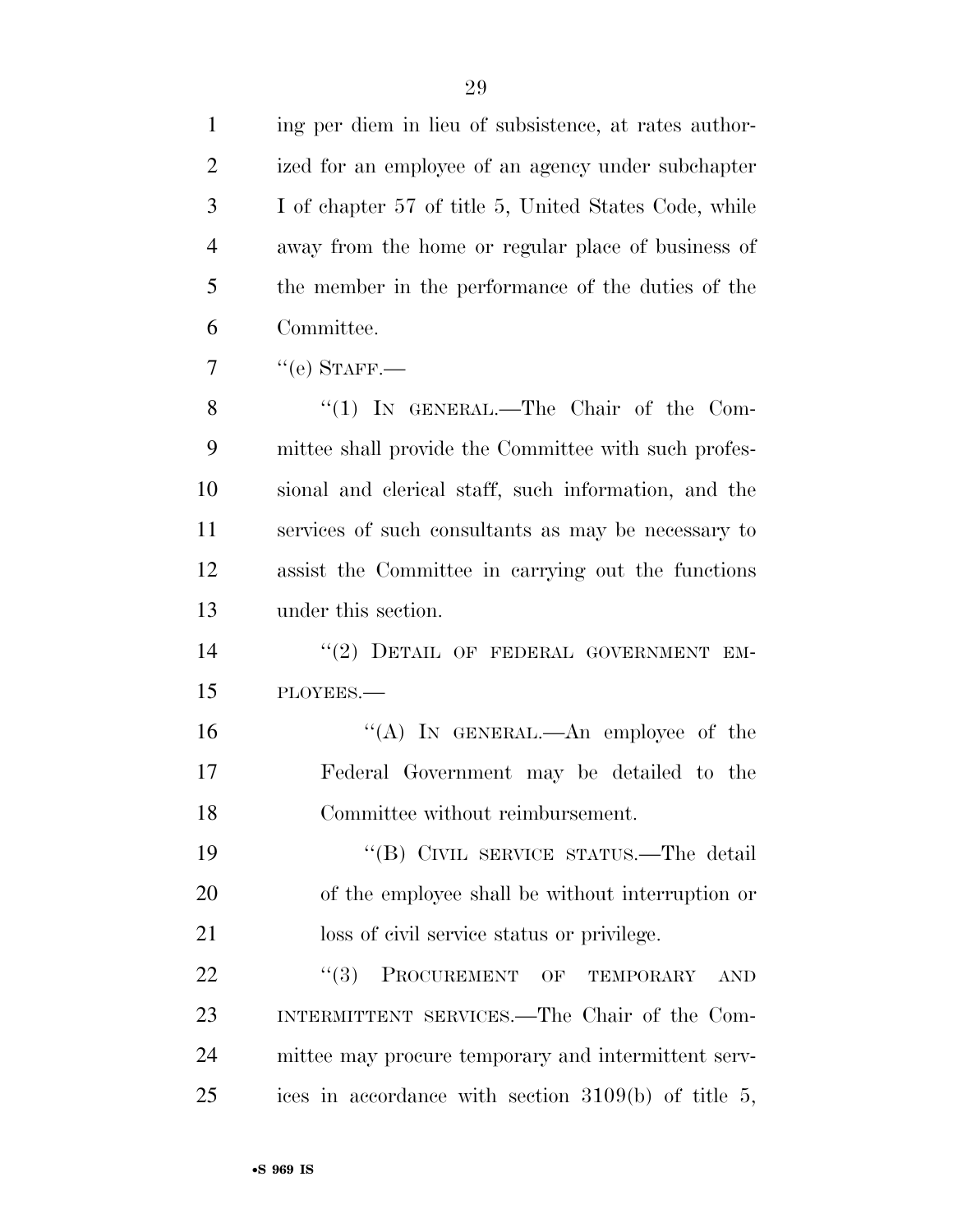United States Code, at rates for individuals that do not exceed the daily equivalent of the annual rate of basic pay prescribed for level V of the Executive Schedule under section 5316 of that title.''.

#### **SEC. 4. PANDEMIC INFLUENZA AND ANIMAL HEALTH.**

 (a) IN GENERAL.—The Secretary of Agriculture shall expand and intensify efforts to prevent pandemic influ-enza, including possible pandemic avian influenza.

 (b) REPORT.—Not later than 180 days after the date of enactment this Act, the Secretary of Agriculture shall submit to Congress a report that describes the anticipated impact of pandemic influenza on the United States.

 (c) ASSISTANCE.—The Secretary of Agriculture, in consultation with the Secretary of Health and Human Services, the World Health Organization, and the World Organization for Animal Health, shall provide domestic and international assistance with respect to pandemic in-fluenza preparedness to—

- (1) support the eradication of infectious animal diseases and zoonosis;
- (2) increase transparency in animal disease states;
- (3) collect, analyze, and disseminate veterinary data;